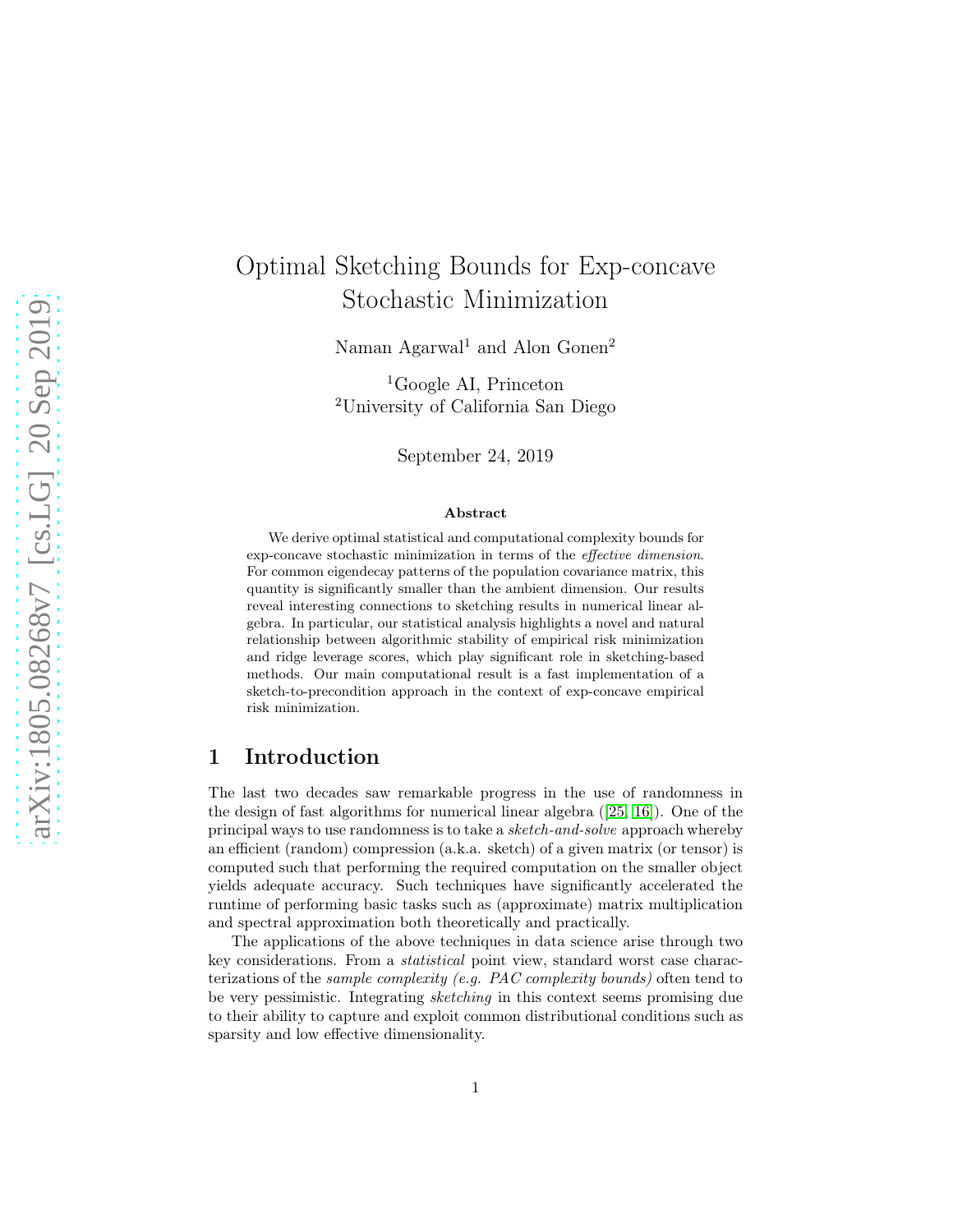The second consideration is computational efficiency. Many important loss functions in machine learning admit curvature which facilitates the computation of high-accuracy solutions. However, if the data matrix is ill-conditioned, simple first-order optimization methods fail to utilize the underlying curvature. Evidently, a close variant of the sketch-and-solve strategy, named sketchto-precondition, whereby weak constant factor approximations of data covariance/Hessians are constructed to precondition the data/gradients, thus leading to alternative well-conditioned representations  $([6, 1, 11])$  $([6, 1, 11])$  $([6, 1, 11])$  $([6, 1, 11])$  $([6, 1, 11])$ . A key benefit of the sketch-to-precondition approach is that it leads to only a logarithmic dependence in the error.

While there have been a number of successes in integrating sketching methods in machine learning applications, few important and basic questions are yet to be addressed. In this paper we consider the following two challenges in the context of agnostic PAC based exp-concave stochastic minimization:

- 1. Relating sketch-and-solve bounds to sample complexity bounds: Does there exist a systematic way to incorporate bounds achieved through the sketch-and-solve procedure into sample complexity? The sketch and solve bounds often depend on the effective dimensionality of the data rather than its true dimensionality which allows us to leverage the decay if any in the spectrum of the data. Furthermore, does achieving such bounds require incorporating sketching methodologies directly into the learning algorithm itself or can such bounds be proved for generic regularized empirical risk minimization?
- 2. Optimal Regularization for Sketch-To-Precondition Optimization: The choice of the regularization parameter in regularized risk minimization is often chosen optimally to minimize generalization error. From an optimization point of view implementing the sketch-to-precondition algorithms for risk minimization inherently introduces a fundamental tradeoff between the cost of forming the preconditioner and the resulting curvature. As we shall see, in the context of empirical risk minimization, this tradeoff is controlled by the choice of a certain regularization parameter which is internally used by the sketch-to-precondition algorithm. While it is tempting(and is common practice) to use the same regularization parameter in the sketch-to-precondition algorithm, as the one introduced in the risk minimization problem, it might not be the optimal choice. Indeed the optimal choice for this parameter is problem dependent and a key question is whether we can find this optimal parameter while preserving the overall efficiency?

In this paper we answer both questions affirmatively in the context of agnostic PAC based exp-concave stochastic minimization. As for the first question, our statistical results hold for any algorithm that minimizes the regularized empirical risk. Before describing our results formally, we now introduce the requisite terminology and define the problem setting we work with.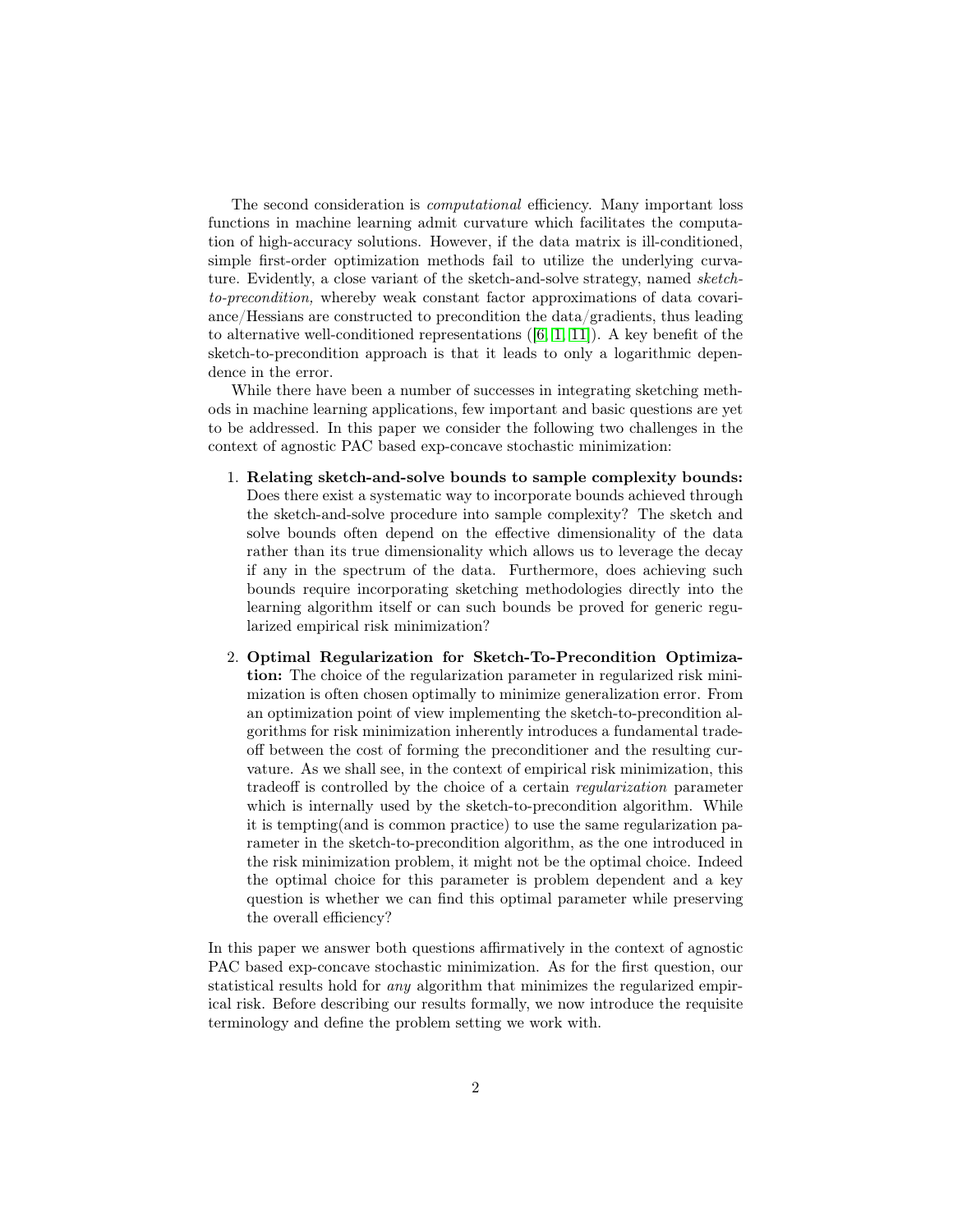#### 1.1 Problem setting

We study the two above questions in the relatively wide context of exp-concave stochastic minimization. Specifically, let  $W \subseteq \mathbb{R}^d$  be a compact set of *predictors* with  $\ell_2$ -diameter at most  $B > 0$ ,  $\mathcal{X} \subseteq \mathbb{R}^d$  be an *instance space* such that  $\mathcal{Z} := \{ w^\top x : w \in \mathcal{W}, x \in \mathcal{X} \} \subseteq [-1,1], \text{ and } \mathcal{Y} \text{ be a label set.}$  $\mathcal{Z} := \{ w^\top x : w \in \mathcal{W}, x \in \mathcal{X} \} \subseteq [-1,1], \text{ and } \mathcal{Y} \text{ be a label set.}$  $\mathcal{Z} := \{ w^\top x : w \in \mathcal{W}, x \in \mathcal{X} \} \subseteq [-1,1], \text{ and } \mathcal{Y} \text{ be a label set.}$ <sup>1</sup> We consider the task of minimizing the expected risk

$$
F(w) = \mathbb{E}_{(x,y)\sim\mathcal{D}}[\phi_y(w^\top x)]
$$

where for every  $(x, y) \in \mathcal{X} \times \mathcal{Y}$ , the function  $w \in \mathcal{W} \mapsto \phi_y(w^{\top}x)$  is  $\alpha$ -strongly *convex*, i.e. for all  $z \in \mathcal{Z}$   $\phi''_y(z) \geq \alpha$ . We also assume that for every  $y \in \mathcal{Y}$ ,  $\phi_y$  is  $\rho$ -Lipschitz. The most prominent examples are the square loss and the logistic loss. Actually, as pointed out in [\[14\]](#page-15-2), this framework includes many commonly used exp-concave and Lipschitz loss functions.[2](#page-2-1) The following property of the loss functions is immediate.

**Lemma 1.** For every  $y \in \mathcal{Y}$ ,  $\phi_y$  is  $\gamma := \alpha/\rho^2$  exp-concave.

<span id="page-2-4"></span>For our computational results we will also assume that for every y,  $\phi_y$  is  $\beta$ -smooth.

**Example 2.** Bounded  $\ell_2$ -regression: let  $\mathcal{Y} = [-1, 1]$  and let W and X be two compact sets in  $\mathbb{R}^d$  such that  $\forall w \in \mathcal{W}$  and  $x \in \mathcal{X}$ ,  $|w^{\dagger}x| \leq 1$ . The loss is defined by  $\phi_y(z) = \frac{1}{2}(z - y)^2$ . It is easily verified that  $\alpha = \beta = 1$  and  $\rho = 2$ .

A learning algorithm  $A$  receives as an input an i.i.d. training sample  $S =$  $((x_i, y_i)_{i=1}^n)$  drawn according to  $D$ , and outputs a predictor  $\hat{w} \in \mathcal{W}$ . Given a desired accuracy  $\epsilon$ , we denote by  $n(\epsilon)$  the minimal size of a sample S for which  $\mathbb{E}_{\mathbb{S} \sim \mathcal{D}^{\times}}[F(\hat{w})] \leq \epsilon^{3}$  $\mathbb{E}_{\mathbb{S} \sim \mathcal{D}^{\times}}[F(\hat{w})] \leq \epsilon^{3}$  $\mathbb{E}_{\mathbb{S} \sim \mathcal{D}^{\times}}[F(\hat{w})] \leq \epsilon^{3}$  The function  $n(\epsilon)$  is called the *sample complexity* of A. A popular practice is regularized loss minimization (RLM):

<span id="page-2-3"></span>
$$
\hat{w} := \underset{w \in \mathcal{W}}{\arg \min} \left\{ \hat{F}_{\lambda}(w) := \frac{1}{n} \sum_{i=1}^{n} \underbrace{\phi_{y_i}(w^{\top} x_i)}_{=: f_i(w)} + \frac{\lambda}{2} ||w||^2 \right\}, \quad \lambda := \frac{\epsilon}{B^2}
$$
 (1)

As shown by [\[13\]](#page-15-3), regularization is not needed for generalization purposes, i.e., empirical risk minimization (without regularization) is sufficiently stable in our setting. However, as we shall see, given a desired accuracy  $\epsilon$ , the regularization parameter helps us to effectively get rid of the dependence on the ambient dimension. More precisely, both our computational and statistical result depend on the effective-dimension which is defined as follows.

<span id="page-2-0"></span><sup>&</sup>lt;sup>1</sup>i). For our computational results we will assume that projection onto  $W$  can be implemented efficiently. ii) Our statistical results have extremely mild dependence on B. iii) The assumption on the magnitude of the prediction is arbitrary.

<span id="page-2-1"></span><sup>&</sup>lt;sup>2</sup>One exception is the Log Loss which while being exp-concave is neither smooth or Lipschitz.

<span id="page-2-2"></span> $3$ To obtain high-probability bounds (rather than in expectation) we can employ the validation process suggested in [\[20\]](#page-15-4).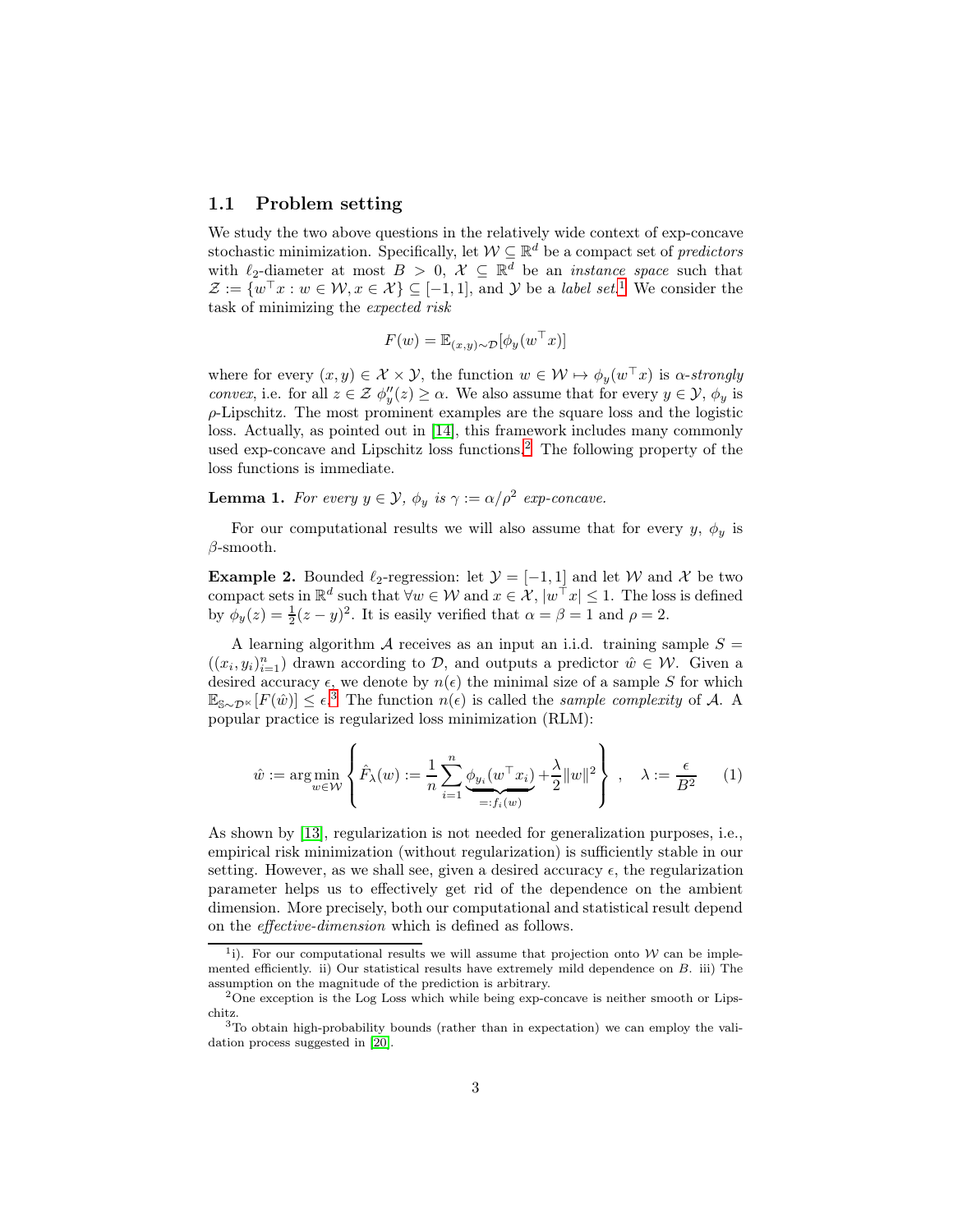**Definition 3.** Given a distribution  $\mathcal{D}$  over  $\mathcal{X}$ , the effective dimension is defined as

$$
d_{\lambda} := d_{\lambda}(\underbrace{\mathbb{E}[xx^{\top}]}_{=:C}) := \sum_{i=1}^{d} \frac{\lambda_i(C)}{\lambda_i(C) + \lambda} ,
$$

where  $\lambda_1 \geq \ldots \geq \lambda_d \geq 0$  are the eigenvalues of  $C = \mathbb{E}[xx^\top]$ .

**Remark 4.** For ease of presentation in the paper, we assume  $d_{\lambda} \geq 1$  for all  $\lambda$ considered in the paper. Our results can be equivalently modified by replacing  $d_{\lambda}$  with max $(d_{\lambda}, 1)$  everywhere.

We also denote the unregularized objective  $\hat{F}_0(w)$  by  $\hat{F}(w)$ . The strong convexity of  $\phi$  implies the following property of the empirical loss (e.g. see Lemma 2.8 of [\[23\]](#page-15-5)).

<span id="page-3-1"></span>**Lemma 5.** Given a sample S, let  $\hat{w}$  be as defined in [\(1\)](#page-2-3). Then for all  $w \in \mathcal{W}$ ,

$$
\hat{F}_{\lambda}(w) - \hat{F}_{\lambda}(\hat{w}) \ge \frac{\alpha}{2}(w - \hat{w})^{\top} \left(\frac{1}{n} \sum_{i=1}^{n} x_i x_i^{\top} + \frac{\lambda}{\alpha} I\right)(w - \hat{w}).
$$

Kernels: As we describe in Appendix [D,](#page-23-0) all of our results hold in the Kernel setting.

Notation: As noted before, since many commonly used exp-concave functions satisfy our definitions with  $\alpha, \beta, \rho = \Theta(1)$ , our asymptotic notation ignores these parameters. We also use the notation  $\tilde{O}$  to suppress logarithmic factors.

Besides the population covariance matrix  $C = \mathbb{E}[xx]$  defined above, the following two matrices play a significant role in our development. Given an unlabeled sample  $(x_1, \ldots, x_n)$ , we define the scaled *data matrix*, which contains the scaled vectors as rows, i.e.

$$
A = [a_1; \dots; a_n] = n^{-1/2}[x_1; \dots; x_n] \in \mathbb{R}^{n \times d}
$$

Let  $\hat{C} = \frac{1}{n} \sum_{i=1}^{n} x_i x_i^{\top} = A^{\top} A$  be the empirical covariance matrix. For any matrix B, we denote by  $nnz(B)$  the number of non-zero terms in B.

### 1.2 Main Results

#### 1.2.1 Statistical results

Our first result is an upper bound on the sample complexity in terms of the effective dimension. The upper bound also exhibits a fast rate in terms of the desired accuracy  $\epsilon$ .

<span id="page-3-0"></span>Theorem 6. The sample complexity of regularized loss minimization as defined in [\(1\)](#page-2-3) satisfies

$$
n(\epsilon) = O\left(\frac{d_{\epsilon\alpha^{-1}B^{-2}}}{\epsilon}\right)
$$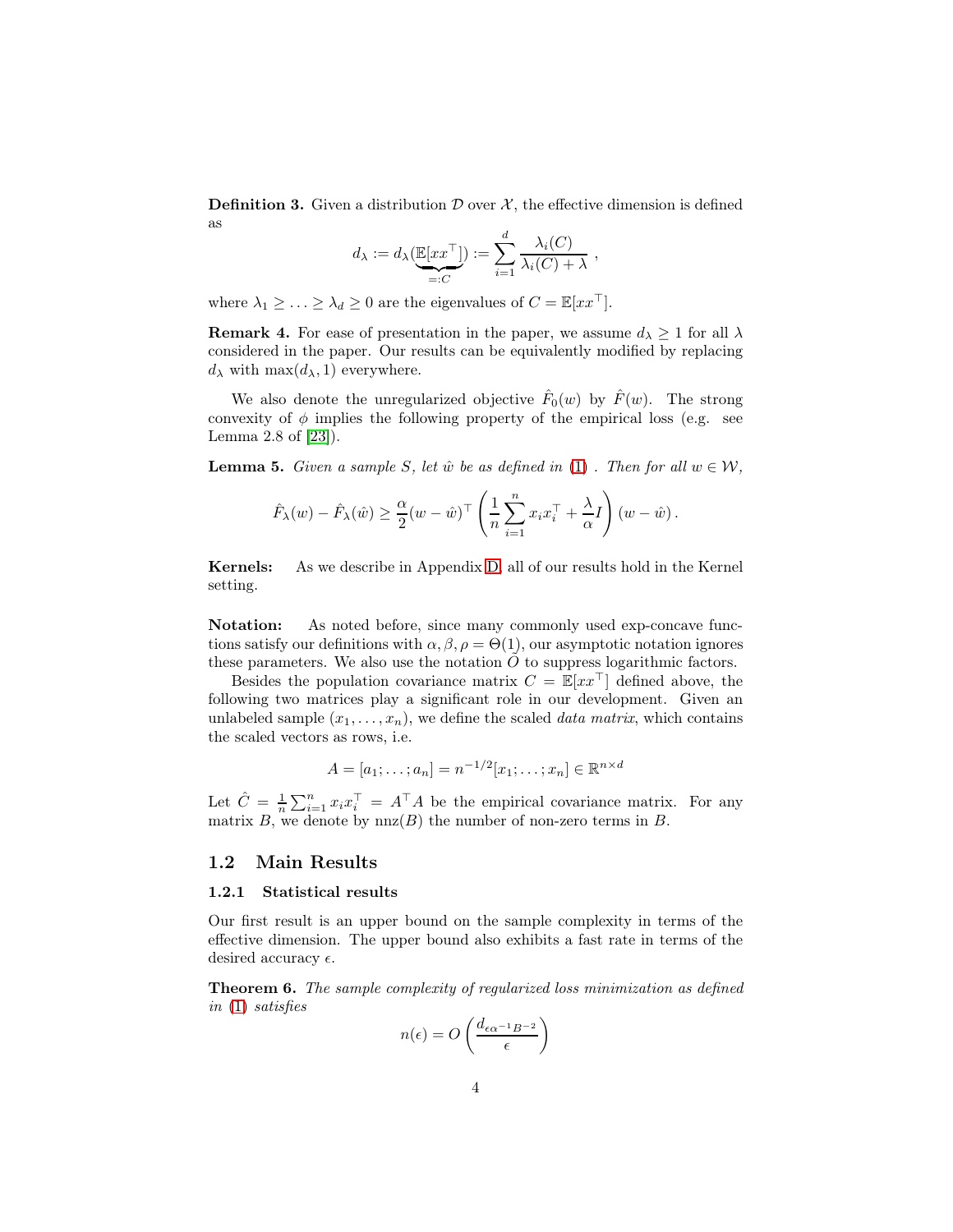We also prove a nearly matching lower bound. We state and prove the lower bound in full generality in Appendix [C.](#page-19-0) Here we only specify the bound for common decay patterns. We say that a given eigenvalue profile  $\lambda_1 \dots \lambda_d \geq 0$ satisfies polynomial decay if there exist  $c, p > 0$  such that  $\lambda_i \leq c i^{-p}$ . Similarly, it satisfies exponential decay if there exists  $c > 0$  such that  $\lambda_i \leq ce^{-i}$ .

<span id="page-4-0"></span>**Theorem 7.** If the decay of the population matrix  $C = \mathbb{E}[xx^{\top}]$  satisfies polynomial decay with degree p, then the sample complexity of any learning algorithm for the case of ridge regression satisfies

$$
n(\epsilon) = \tilde{\Omega}\left(\frac{d_{\lambda'}}{\epsilon}\right) , \quad \lambda' = (\epsilon/B^2)^{p/(p+1)}
$$

If the decay is exponential then

$$
n(\epsilon) = \tilde{\Omega}\left(\frac{d_{\epsilon B^{-2}}}{\epsilon}\right)
$$

Implications to spectral approximation Interestingly, our lower bounds results imply identical lower bounds for spectral approximation (see exact definition in section [3\)](#page-6-0).

**Theorem 8.** Let  $A \in \mathbb{R}^{n \times d}$  and let  $\lambda > 0$  be any ridge parameter. Any  $(\lambda, 1/2)$ spectral approximation based on selecting (and scaling) a subset of rows of A must include at least  $d_{\lambda^{p/(p+1)}}(A^{\top}A)$  (respectively,  $d_{\lambda}(A^{\top}A)$ ) rows if the decay is polynomial with degree p (respectively, exponential).

Proof. The proof follows by combining Theorem [7](#page-4-0) and Lemma [33.](#page-25-0)  $\Box$ 

#### 1.2.2 Computational results

As mentioned before, a common approach to solving the RLM objective [\(1\)](#page-2-3) is to use the sketch-to-precondition approach. While it is well-known that this gives us a  $\log(1/\epsilon)$  dependence in the required precision, the best known total runtime for this approach is

<span id="page-4-1"></span>
$$
\tilde{O}(\operatorname{nnz}(A) + d_{\lambda}^2 d) \qquad \text{(see Section 5.1)}.
$$

Note that the optimization runtime stated above depends on  $\lambda$ . It follows from the definition of the effective dimension that the larger is the value of  $\lambda$ , the faster is the convergence. However,  $\lambda$  is usually chosen according to generalization considerations.

As we describe in Section [5,](#page-10-1) it turns out that we can hope to enjoy the best of the two worlds. That is, we can perform the optimization process using a larger regularization parameter  $\lambda'$ . To obtain guarantees with respect to the desired regularization parameter  $\lambda$  we need to essentially repeat the said process for  $\lambda'/\lambda$  iterations. This leads to a critical problem of efficient parameter tuning. Naively, to compute the best candidate  $\lambda'$  we need to compute the associated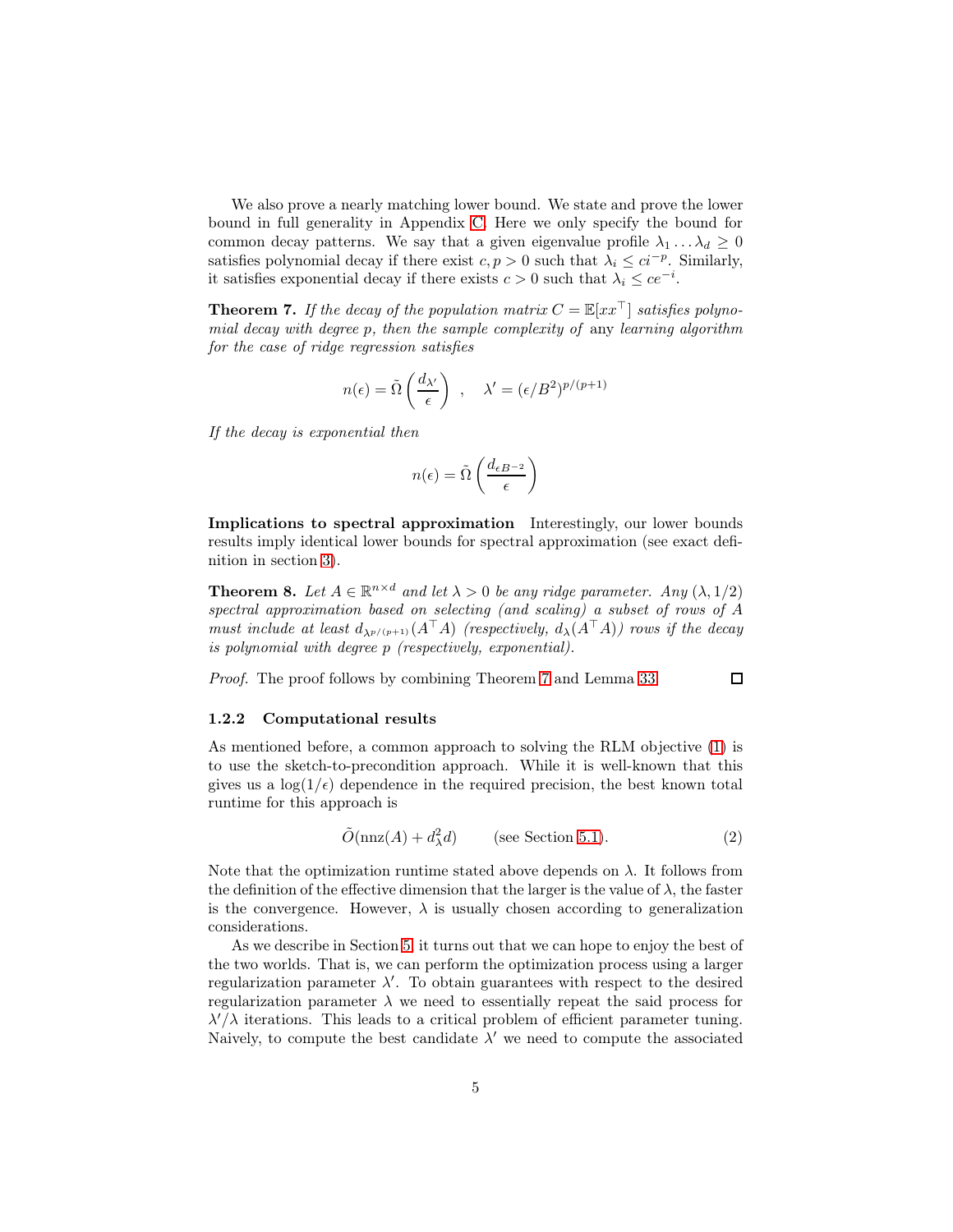effective dimension,  $d'_{\lambda}$  which can be a costly computation by itself. Our main result remedies this issue by exhibiting an algorithm that uses an under-sampling approach for computing the best  $\lambda'$  while avoiding computational overhead. The main guarantee our approach provides is summarized below.

<span id="page-5-1"></span>**Theorem 9.** Given an RLM objective [\(1\)](#page-2-3) with regularization parameter  $\lambda$ , there exists an algorithm that finds an  $\epsilon$ -approximate solution to the RLM objective in time

$$
\tilde{O}\left(\min_{\lambda' \ge \lambda} \left(\frac{\lambda'}{\lambda} \cdot \left(\operatorname{nnz}(A) + d_{\lambda'}^2 d\right)\right)\right) \tag{3}
$$

Please note that upto logarithmic factors, the above bound is always as good as [\(2\)](#page-4-1). Furthermore, as the following example reveals, it can be significantly better.

**Example:** Fix a regularization parameter  $\lambda > 0$ . Consider the case where the matrix A has a constant number of eigenvalues of order  $\Theta(1)$ , whereas the rest of the eigenvalues are of order  $\lambda$ . We can see that the effective dimension  $d_{\lambda}$  is proportional to d. On the other hand, letting  $\lambda' = \sqrt{d\lambda}$ , we have that  $d'_{\lambda} = O(\sqrt{d})$ . If  $niz(A) = o(d^2)$ , then the ratio between the runtimes is given by

$$
\frac{d_\lambda^2}{d_{\lambda'}^2}\cdot \frac{\lambda}{\lambda'}\approx d\cdot \frac{1}{\sqrt{d}}=\sqrt{d}\ .
$$

While the example above is a toy example, a similar behaviour can be expected of any spectrum which shows a fast decay initially but a heavy tail towards the end.

## 2 Related work

### 2.1 Sample complexity bounds

To the best of our knowledge, the first bounds for empirical risk minimization for kernel ridge regression in terms of the effective dimension have been proved by [\[26\]](#page-15-6). By analyzing the Local Rademacher complexity ([\[3\]](#page-14-3)), they proved an upper bound of  $O(d_\lambda B^2/\epsilon)$  on the sample complexity. On the contrary, our bound have no explicit dependence on  $B<sup>4</sup>$  $B<sup>4</sup>$  $B<sup>4</sup>$ . For instance, if the decay is exponential, our bounds exhibit only logarithmic dependence on B. More recently, [\[10\]](#page-14-4) used compression schemes ([\[17\]](#page-15-7)) together with results on leverage score sampling from [\[21\]](#page-15-8) in order to derive a bound in terms of the effective dimension with no explicit dependence on  $B$ . However, their rate is slow in terms of  $\epsilon$ .

Beside improving the above aspects in terms of accuracy rate and explicit dependence on  $B$ , our analysis is arguably simple and underscores nice connections between algorithmic stability and ridge leverage scores.

<span id="page-5-0"></span><sup>&</sup>lt;sup>4</sup>The dependence on B is implicit via  $d_{\epsilon B-2}$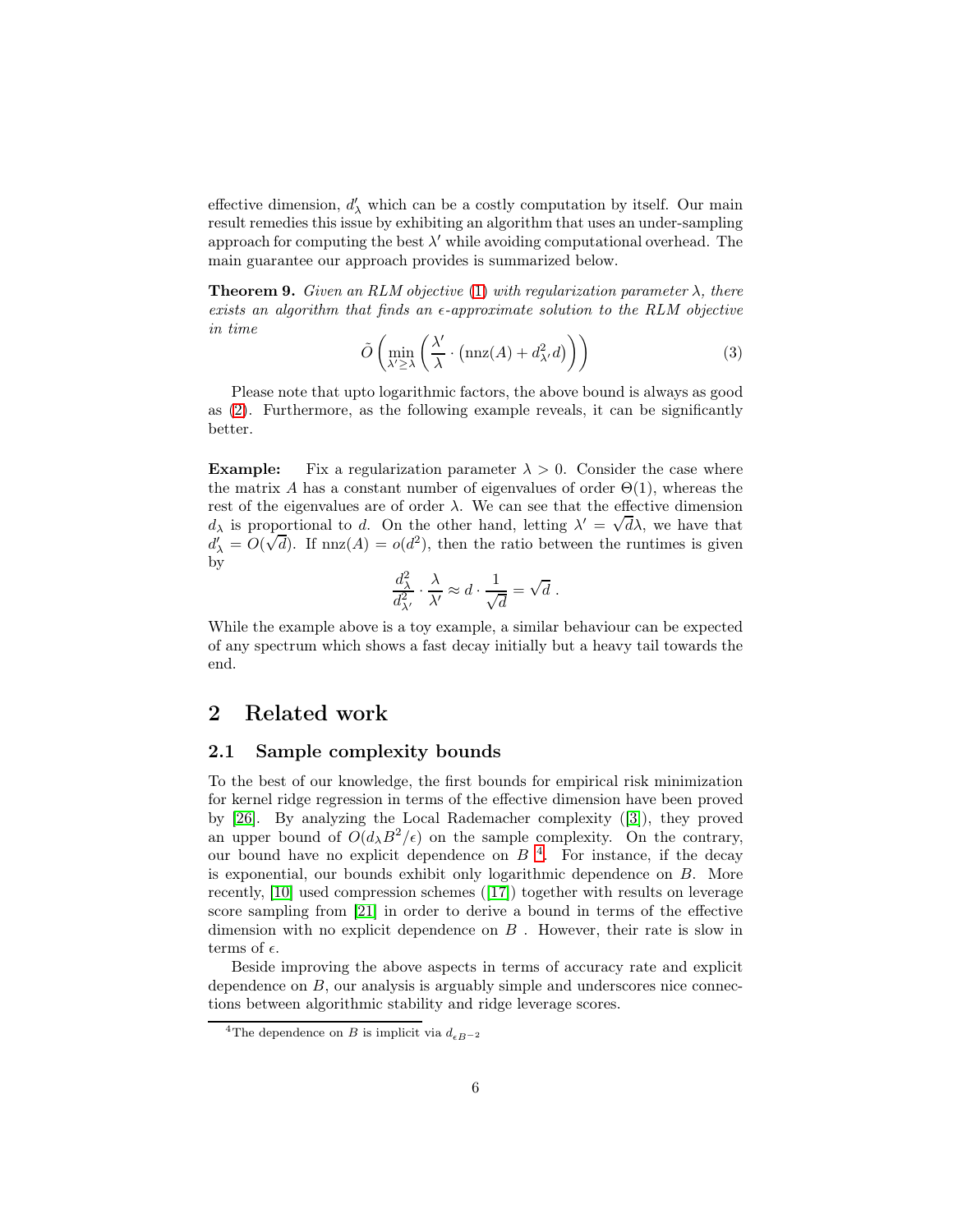**Online Newton Sketch** The *Online Newton Step* (ONS) algorithm due to [\[15\]](#page-15-9) is a well-established method for minimizing exp-concave loss functions both in the stochastic and the online settings. As hinted by its name, each step of the algorithm involves a conditioning step that resembles a Newton step. Recent papers reanalyzed ONS and proved upper bounds on the regret (and consequently on the sample complexity) in terms of the effective dimension ([\[18,](#page-15-10) [5\]](#page-14-5)). We note that using a standard online to batch reduction, the regret bound of [\[18\]](#page-15-10) implies the same (albeit a little weaker in terms of constants) sample complexity bounds as this paper. While ONS is certainly appealing in the context of regret minimization, in the statistical setting, our paper establishes the sample complexity bound irrespective of the optimization algorithm used for the intermediate RLM step, thereby establishing that the computational overhead resulted by conditioning in ONS is not required.[5](#page-6-1)

### 2.2 Sketching-based Bounds for Kernel Ridge Regression

As we discussed above, the sketch-and-solve approach (e.g. see the nice survey by [\[25\]](#page-15-0)) has gained considerable attention recently in the context of enhancing both discrete and continuous optimization ([\[18,](#page-15-10) [12,](#page-15-11) [11,](#page-14-2) [6\]](#page-14-0)). A recent paper by [\[21\]](#page-15-8) suggested to combine ridge leverage score sampling with the Nyström method to compute a spectral approximation of the Kernel matrix. As an application, they consider the problem of Kernel ridge regression and describe how this spectral approximation facilitates the task of finding  $\epsilon$ -approximate minimizer in time  $O(ns^2)$ , where  $s = \tilde{O}(d_{\lambda}/\epsilon)$ . Based on Corollary [32](#page-24-0) (with  $n = O(d_{\lambda}/\epsilon)$ , our complexity is better by factor of  $\Omega(\min\{1/\epsilon^2, d_{\lambda}/\epsilon\})$ . A different application of the sketch-to-precondition approach, due to [\[1\]](#page-14-1), focuses on polynomial Kernels and yields an algorithm whose runtime resembles our running time but also scales exponentially with the polynomial degree.

## <span id="page-6-0"></span>3 Preliminaries

#### 3.1 Sketching via leverage-score sampling

In this section we define the notion of *ridge leverage scores*, relate it to the effective dimension and explain how sampling according to these scores facilitates the task of spectral approximation. Given a sample  $(x_1, \ldots, x_n)$ , we define the scaled data matrix by

$$
A = [a_1, \dots, a_n] = n^{-1/2} [x_1; \dots, x_n] \in \mathbb{R}^{n \times d}
$$

For a ridge parameter  $\lambda > 0$  we define the *i*-th *ridge leverage score* by

$$
\tau_{\lambda,i} = a_i^\top \left( A^\top A + \lambda I \right)^{-1} a_i.
$$

<span id="page-6-1"></span> $5$ We also do not advocate ONS for offline optimization, as it does not yield linear rate (i.e.,  $log(1/\epsilon)$  iterations).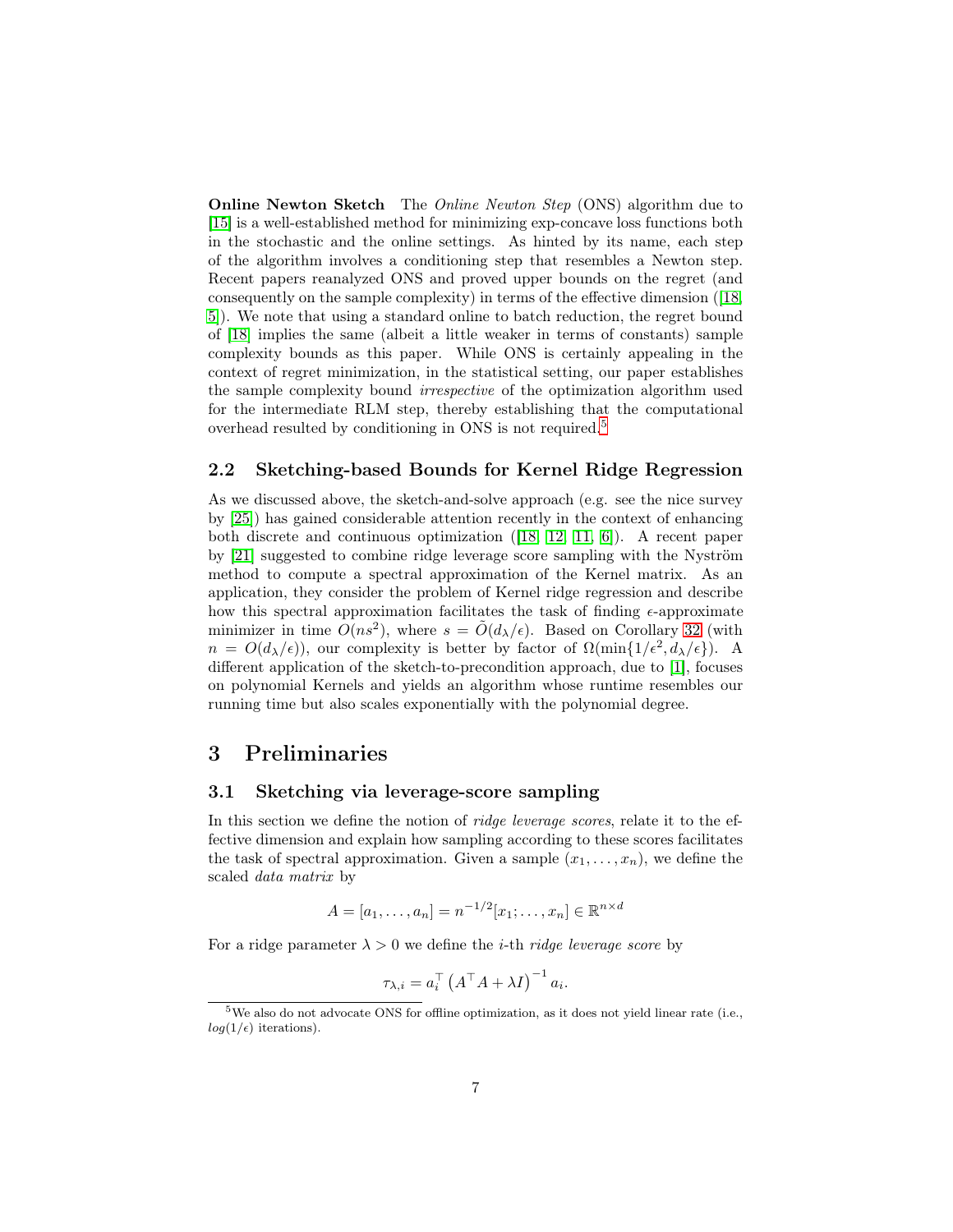The following lemma gives a useful characterization of ridge leverage scores. Informally, the *i*-th leverage score captures the importance of the  $x_i$  in composing the column space of the covariance matrix  $A^{\mathsf{T}}A$ . The proof is detailed in Appendix [E.](#page-24-1)

<span id="page-7-1"></span>**Lemma 10.** For a ridge parameter  $\lambda > 0$  and for any  $i \in [n]$ ,  $\tau_{\lambda,i}$  is the minimal scalar  $t \geq 0$  such that  $a_i a_i^{\perp} \preceq t(A^{\perp} A + \lambda I)$ .

A straightforward computation yields the following relation between the ridge leverage scores and the empirical effective dimension.

**Lemma 11.** For any ridge parameter  $\lambda > 0$ , the effective dimension associated with the empirical covariance matrix  $\hat{C} = A^{\top} A$  satisfies

$$
d_{\lambda}(\hat{C}) = d_{\lambda}(A^{\top}A) = \sum_{i=1}^{n} \tau_{\lambda,i}
$$

The notion of leverage scores gives rise to an algorithm for spectral approximation that samples rows with probabilities proportional to their ridge leverage scores. Before describing the sampling procedure, we formally define the goal of spectral approximation.

**Definition 12.** (Spectral approximation) We say that a matrix  $\tilde{A}$  is a  $(\lambda, \epsilon)$ spectral approximation to A if

$$
\frac{1-\epsilon}{1+\epsilon}(A^{\top}A + \lambda I) \preceq \tilde{A}^{\top}\tilde{A} + \lambda I \preceq A^{\top}A + \lambda I
$$

<span id="page-7-2"></span>**Definition 13. (Ridge Leverage Score Sampling)** Let  $(u_i)_{i=1}^n$  be a sequence of ridge leverage score overestimates, i.e.,  $u_i \geq \tau_{\lambda,i}$  for all i. For a fixed positive constant  $c > 0$  and accuracy parameter  $\epsilon$ , define  $p_i = \min\{1, ce^{-2u_i}\log d\}$  for each  $i \in [n]$ . Let  $\texttt{Sample}(u, \epsilon)$  denote a function which returns a diagonal matrix  $S \in \mathbb{R}_{\geq 0}^{n \times n}$ , where  $S_{i,i} = ((1 + \epsilon)p_i)^{-1/2}$  with probability  $p_i$  and 0 otherwise.

<span id="page-7-3"></span>**Theorem 14** ([\[19,](#page-15-12) [21\]](#page-15-8)). Let  $(u_i)_{i=1}^n$  be ridge leverage score overestimates, and denote by  $S = \text{Samp le}(u, \epsilon)$ .<sup>[6](#page-7-0)</sup>

- 1. With high probability, SA is a  $(\lambda, \epsilon)$ -spectral approximation to A.
- 2. With high probability, S has at most  $\tilde{O}(\epsilon^{-2}||u||_1)$  nonzero entries. In particular, if  $\tau_{\lambda,i} \leq u_i \leq C\tau_{\lambda,i}$  for some constant  $C > 1$ , then S has at most  $\tilde{O}(\epsilon^{-2}d_{\lambda})$  nonzero entries.
- 3. There exists an algorithm which computes  $(u_i)_{i=1}^n$  with  $\frac{1}{2}\tau_{\lambda,i} \leq u_i \leq \tau_{\lambda,i}$ for all i in time  $\tilde{O}(\text{nnz}(A) + d_{\lambda}^2 d)$

<span id="page-7-0"></span><sup>&</sup>lt;sup>6</sup>We use the symbols  $c \in (0,1), C > 1$  to denote global constants.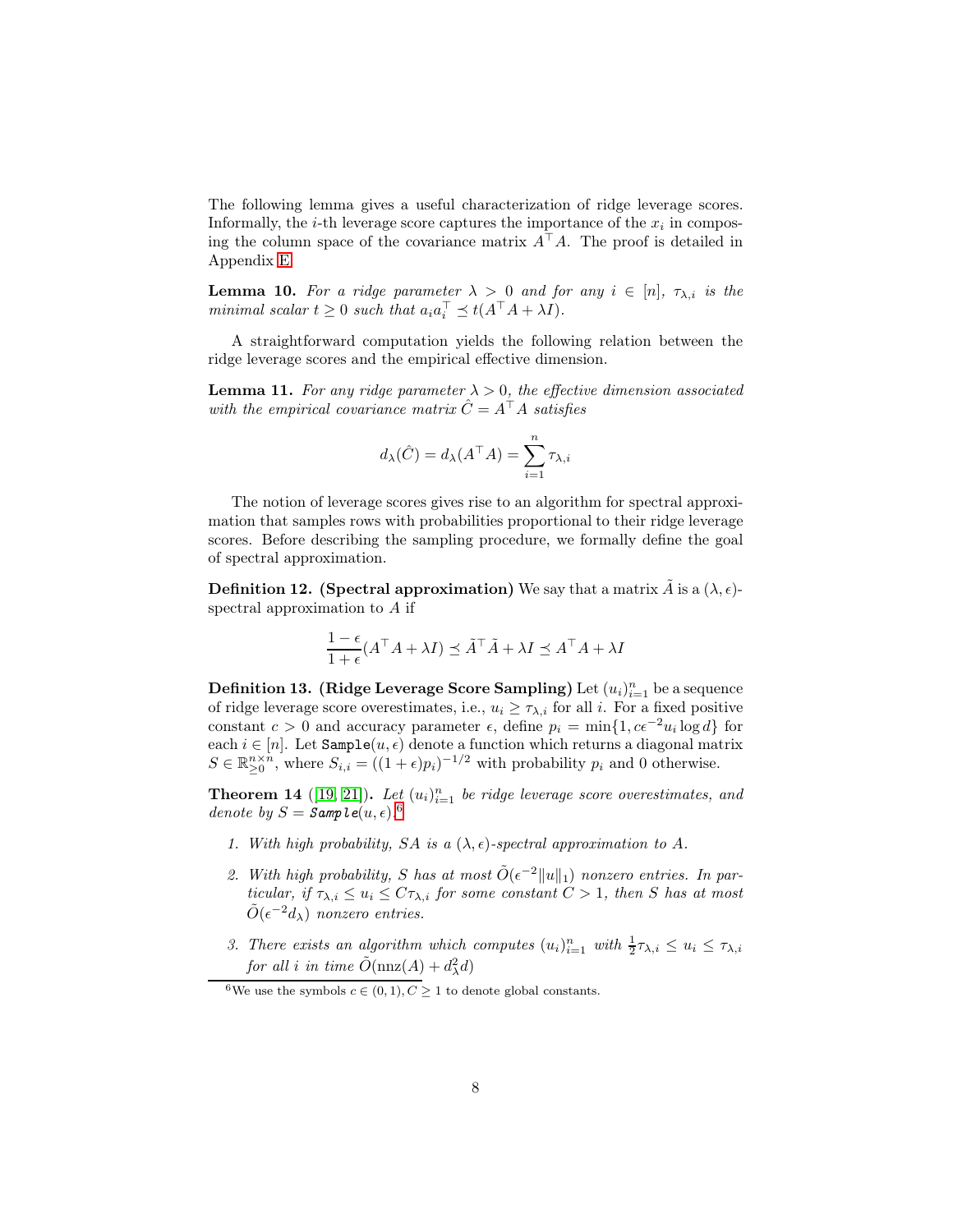### <span id="page-8-1"></span>3.2 Stability

In this part we define the notion of algorithmic stability, a common tool to bound the generalization error of a given algorithm. We define  $\hat{w}_i$  to be the predictor produced by the regularized loss minimization [\(1\)](#page-2-3) when replacing the  $i^{th}$  example with a fresh i.i.d. pair  $(x_{n+1}, y_{n+1})$ . We can now define the stability terms

$$
\Delta_i := f_i(\hat{w}_i) - f_i(\hat{w}) \text{ and } \Delta_{n+1} := f_{n+1}(\hat{w}) - f_{n+1}(\hat{w}_i).
$$

Note that both  $\Delta_i$  and  $\Delta_{n+1}$  are random variables which depend on the sample S and the replacement  $(x_{n+1}, y_{n+1})$ . The following theorem relates the expected generalization error to the expected average stability.

<span id="page-8-2"></span>**Theorem 15.** ([\[4\]](#page-14-6)) We have that

$$
\mathbb{E}_{S \sim \mathcal{D}^n} [F(\hat{w}) - \hat{F}(\hat{w})] = \mathbb{E} \left[ \frac{1}{n} \sum_{i=1}^n \Delta_i \right].
$$

# 4 Nearly Tight Sample Complexity Bound using Stability

In this section we derive nearly tight sample complexity upper bound for expconcave minimization based on the effective dimension. In particular we provide the proof of Theorem [6](#page-3-0) which follows immediately from the following more general thereom.

<span id="page-8-0"></span>**Theorem 16.** For any  $\lambda > 0$  the excess risk of RLM is bounded as follows:

$$
\mathbb{E}_{\{(x_i,y_i)\}\sim\mathcal{D}^n}[F(\hat{w}) - F(w^\star)] \le \frac{8\rho^2 d_{\frac{\lambda}{\alpha}}(C)}{\alpha n} + \frac{\lambda}{2}B^2
$$

*Proof.* (of Theorem [6\)](#page-3-0) Choosing  $\lambda = \epsilon/(\alpha B^2)$  yields the bound.

 $\Box$ 

We now prove Theorem [16](#page-8-0) in the rest of this section. At the heart of the proof lies a novel connection between stability and ridge leverage scores. Following the notation presented in Section [3.2,](#page-8-1) fix a sample  $S = ((x_1, y_1), \ldots, (x_n, y_n))$  and consider replacing  $(x_i, y_i)$  with an additional pair  $(x_{n+1}, y_{n+1})$ . Let  $\lambda' := \lambda/\alpha$ and denote the corresponding ridge leverage scores by  $(\tau_{\lambda',i})_{i=1}^n$ . We extend the definition for  $\tau_{\lambda',n+1}$  as follows. Formally

$$
(\tau_{\lambda',i})_{i=1}^{n+1} := x_i^\top \left( \frac{1}{n} \sum_{j=0}^n x_j x_j^\top + \lambda' I \right) x_i.
$$

<span id="page-8-3"></span>Note that as defined above, the ridge leverage scores  $\tau_{\lambda',i}$  are random variables depending on the sample. The following lemma underscores the connection between stability and leverage scores.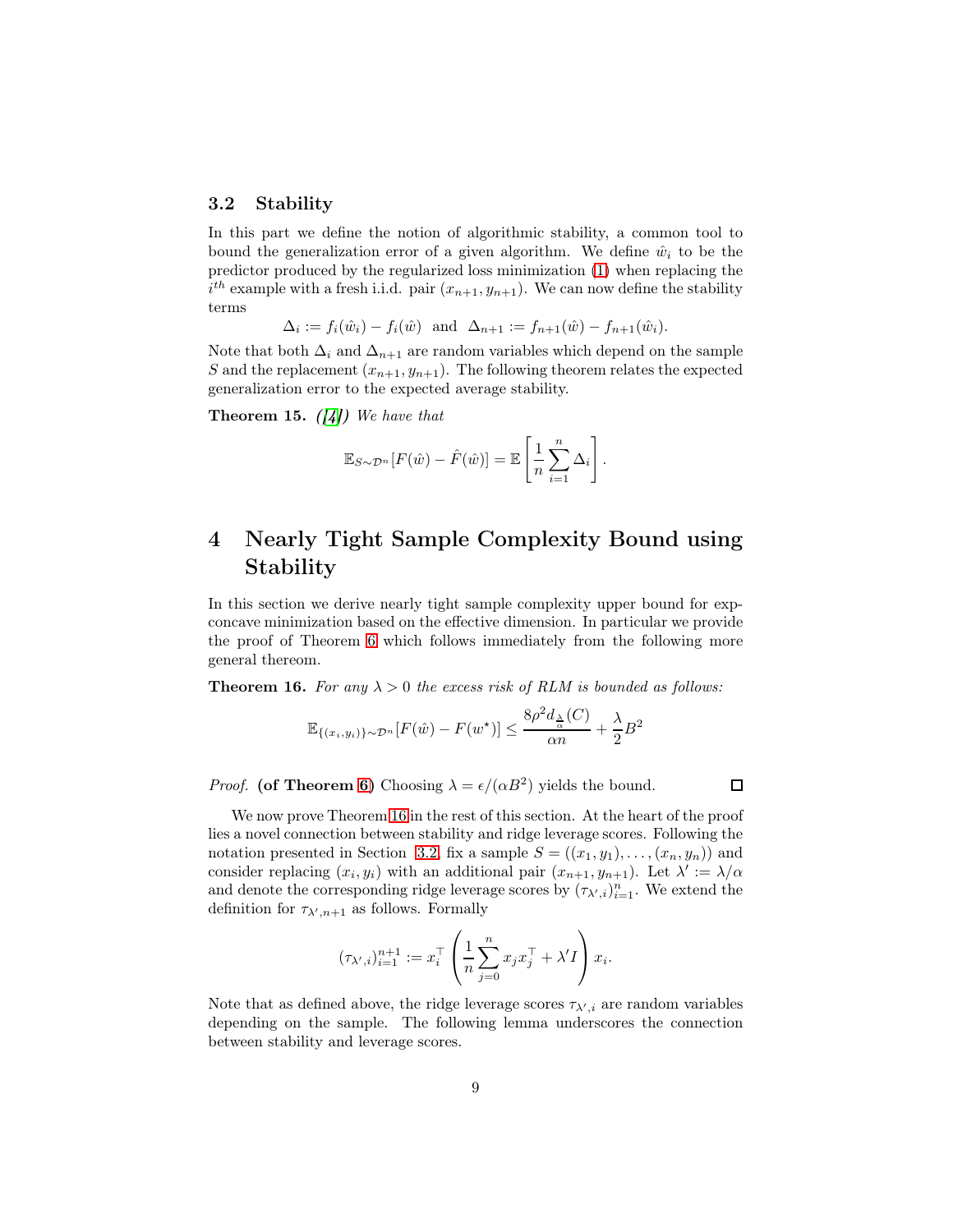**Lemma 17.** With probability 1, the stability terms  $\Delta_i$  and  $\Delta_{n+1}$  satisfy

$$
\Delta_i \le \rho \cdot \sqrt{\frac{2\tau_{\lambda',i}(\Delta_i + \Delta_{n+1})}{\alpha}} , \quad \Delta_{n+1} \le \rho \cdot \sqrt{\frac{2\tau_{\lambda',n+1}(\Delta_i + \Delta_{n+1})}{\alpha}}
$$

*Proof.* For a fixed i, consider the replacement of  $(x_i, y_i)$  by a fresh pair  $(x_{n+1}, y_{n+1})$ , and denote the modified regularized risk by

$$
\hat{F}_{\lambda,i}(w) = \hat{F}_{\lambda}(w) - \frac{1}{n}f_i(w) + \frac{1}{n}f_{n+1}(w).
$$

Further by the mean value theorem there exists  $z = \delta \hat{w} + (1-\delta) \hat{w}_i$  with  $\delta \in [0,1]$ such that  $\Delta_i = \phi'_{y_i}(x_i^{\dagger} z)x_i^{\dagger}(\hat{w}_i - \hat{w})$ . Using Lipschitness we have that

$$
\Delta_i \leq \rho \cdot |x_i^\top (\hat{w}_i - \hat{w})| = \rho \cdot \sqrt{(\hat{w}_i - \hat{w})^\top x_i x_i^\top (\hat{w}_i - \hat{w})}
$$
\n
$$
\leq \rho \cdot \sqrt{n \cdot \tau_{\lambda',i} \cdot (\hat{w}_i - \hat{w})^\top (\hat{C} + \lambda' I)(\hat{w}_i - \hat{w})}
$$
\n
$$
\leq \rho \cdot \sqrt{\frac{2n \cdot \tau_{\lambda',i}}{\alpha}} \cdot \sqrt{(\hat{F}_{\lambda}(\hat{w}_i) - \hat{F}_{\lambda}(\hat{w}))}
$$
\n(Lemma 10)\n
$$
= \rho \cdot \sqrt{\frac{2n \cdot \tau_{\lambda',i}}{\alpha}} \cdot \sqrt{\hat{F}_{\lambda,i}(\hat{w}_i) - \hat{F}_{\lambda,i}(\hat{w}) + \frac{f_i(\hat{w}_i) - f_i(\hat{w})}{\alpha} + \frac{f_{n+1}(\hat{w}) - f_{n+1}(\hat{w}_i)}{\alpha}}
$$

$$
= \rho \cdot \sqrt{\frac{2n \cdot \tau_{\lambda',i}}{\alpha}} \cdot \sqrt{\hat{F}_{\lambda,i}(\hat{w}_i) - \hat{F}_{\lambda,i}(\hat{w}) + \frac{f_i(\hat{w}_i) - f_i(\hat{w})}{n} + \frac{f_{n+1}(\hat{w}) - f_{n+1}(\hat{w}_i)}{n}}
$$
  
\n
$$
\leq \rho \cdot \sqrt{\frac{2n \cdot \tau_{\lambda',i}}{\alpha}} \cdot \sqrt{\frac{\Delta_i + \Delta_{n+1}}{n}}
$$
  
\n
$$
= \rho \cdot \sqrt{\frac{2 \cdot \tau_{\lambda',i}(\Delta_i + \Delta_{n+1})}{\alpha}}
$$

where the last inequality follows by the the optimality of  $\hat{w}$  and  $\hat{w}_i$  w.r.t. the original and the modified regurlized risks, respectively. This concludes the first inequality. The second inequality is proved analogously. 口

Using this lemma the proof of Theorem [16](#page-8-0) uses Theorem [15](#page-8-2) in a standard way as follows.

Proof. (of Theorem [16\)](#page-8-0) We first use Theorem [15](#page-8-2) to relate the excess risk to the average stability:

$$
\mathbb{E}[F(\hat{w}) - F(w^*)] = \mathbb{E}[F(\hat{w}) - \hat{F}(\hat{w})] + \mathbb{E}[\hat{F}(\hat{w}) - F(w^*)]
$$
\n
$$
\leq \mathbb{E}[F(\hat{w}) - \hat{F}(\hat{w})] + \mathbb{E}[\hat{F}_{\lambda}(\hat{w}) - \hat{F}_{\lambda}(w^*)] + \frac{\lambda}{2} (||w^*||^2 - ||\hat{w}||^2)
$$
\n
$$
\leq \mathbb{E}[F(\hat{w}) - \hat{F}(\hat{w})] + \frac{\lambda}{2}B^2 \qquad (\hat{w} \text{ is optimal})
$$
\n
$$
\leq \mathbb{E}\left[n^{-1}\sum_{i=1}^n \Delta_i\right] + \frac{\lambda}{2}B^2 \qquad (Theorem 15)
$$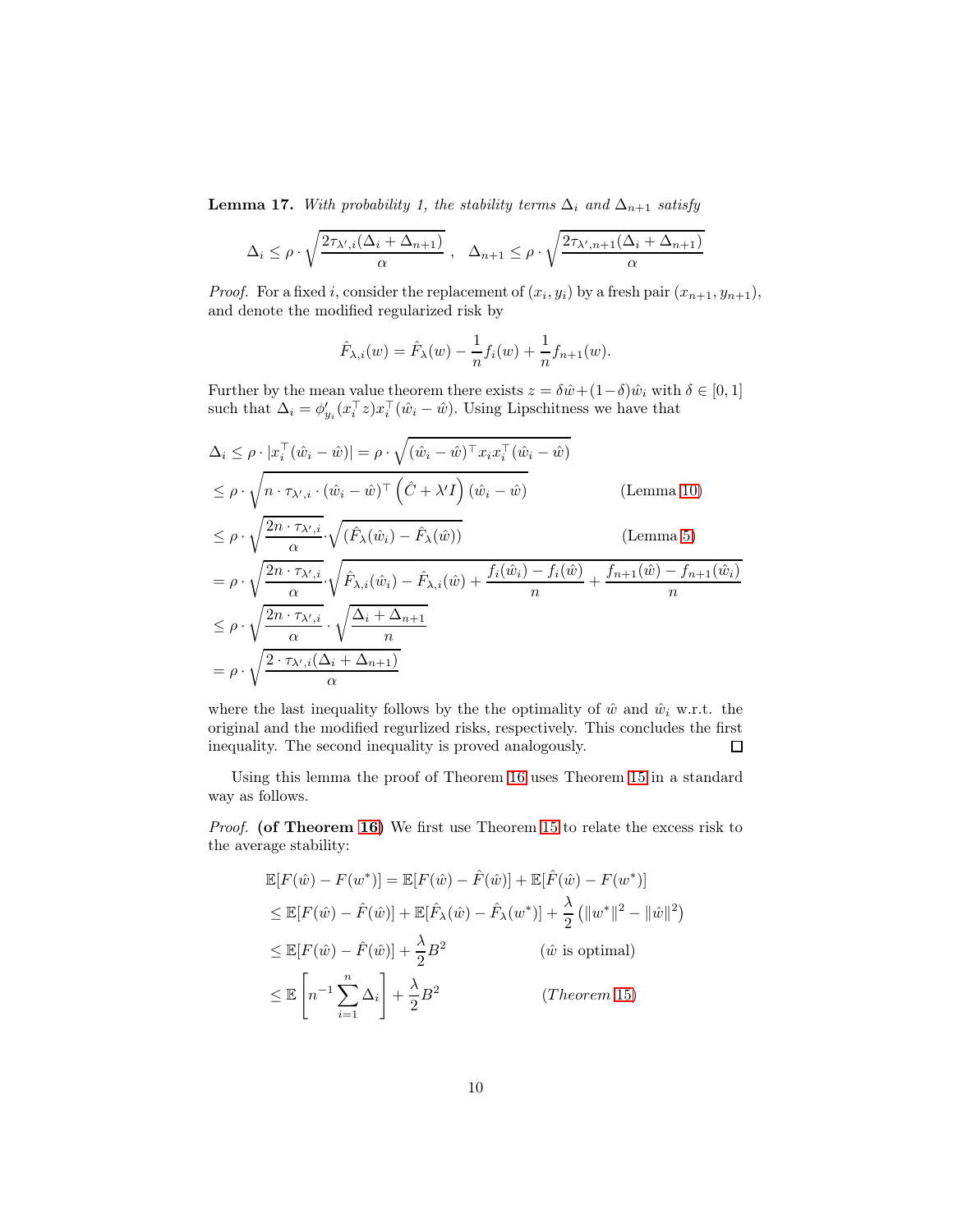Applying Lemma [17](#page-8-3) and using the inequality  $(a + b)^2 \le 2a^2 + 2b^2$  yields

$$
\Delta_i + \Delta_{n+1} \le \frac{4\rho^2(\tau_{\lambda',i} + \tau_{\lambda',n+1})}{\alpha} \Rightarrow \frac{1}{n} \sum_{i=1}^n (\Delta_i + \Delta_{n+1}) \le \frac{4\rho^2}{\alpha n} \sum_{i=1}^n (\tau_{\lambda',i} + \tau_{\lambda',n+1}).
$$

Since  $\Delta_i$  and  $\Delta_{n+1}$  (similarly,  $\tau_{\lambda',i}$  and  $\tau_{\lambda',n+1}$ ) are distributed identically, the result now follows from the following lemma whose proof is provided in Appendix [A.](#page-16-0)

<span id="page-10-4"></span>**Lemma 18.** Let x be a random variable supported in a bounded subset of  $\mathbb{R}^d$ with  $\mathbb{E}[xx^T] = C$ . Let  $\hat{C} = \frac{1}{n} \sum_{i=1}^n x_i x_i^T$  where  $x_i$  are i.i.d copies of x. Then we have that for any fixed  $\lambda > 0$ 

$$
\mathbb{E}[d_{\lambda}(\hat{C})] \le 2d_{\lambda}(C)
$$

<span id="page-10-2"></span> $\Box$ 

# <span id="page-10-1"></span>5 Fast Sketched Preconditioning for Exp-concave Minimization

In this section we prove our main result regarding the optimization of the RLM objective, i.e. Theorem [21.](#page-12-0) We start by reviewing and extending an efficient preconditioning technique that provides a reduction from exp-concave empirical risk minimization to constant spectral approximation. For our computational results we will also assume that  $\phi_y$  is  $\beta$ -smooth.

### <span id="page-10-0"></span>5.1 The Sketch-to-Precondition Method

Let  $((x_1, y_1), \ldots, (x_n, y_n))$  be a sample and let  $A \in \mathbb{R}^{n \times d}$  be the scaled data matrix defined above. For a ridge parameter  $\lambda > 0$ , let SA be a  $(\lambda, 1/2)$ -spectral approximation of A and consider the change of variable:

$$
\tilde{x}_i := (A^\top S^\top SA + \lambda I)^{-1/2} x_i, \quad \tilde{f}_i(w) := \phi_{y_i}(w^\top \tilde{x}_i)
$$
\n
$$
\tilde{F}_\lambda(w) := \frac{1}{n} \sum_{i=1}^n \tilde{f}_i(w) + \frac{\lambda}{2} ||w||_{(A^\top S^\top SA + \lambda I)^{-1}}^2
$$
\n
$$
\tilde{W} = \{ (A^\top S^\top SA + \lambda I)^{1/2} \tilde{w} \mid \tilde{w} \in \mathcal{W} \}
$$
\n(4)

where  $||x||_M^2 := x^\top M x$ . Note that  $\tilde{f}_i(w) = f_i((A^\top S^\top S A + \lambda I)^{-1/2} w)$ . Applying projected Gradient Descent (GD) to the transformed RLM and mapping back yields Algorithm [1.](#page-11-0) The following lemma, which can be seen as extension of [\[6\]](#page-14-0)[Theorem 43], is proved in Appendix [E.](#page-24-1)

<span id="page-10-3"></span>**Lemma [1](#page-11-0)9.** Algorithm 1 finds an  $\epsilon$ -approximate minimizer to the empirical risk  $\hat{F}_{\lambda}(w)$  after  $T = \tilde{O}(1)$  rounds. The overall runtime is bounded above by  $\tilde{O}(\text{nnz}(A) + d_{\lambda}^2 d).$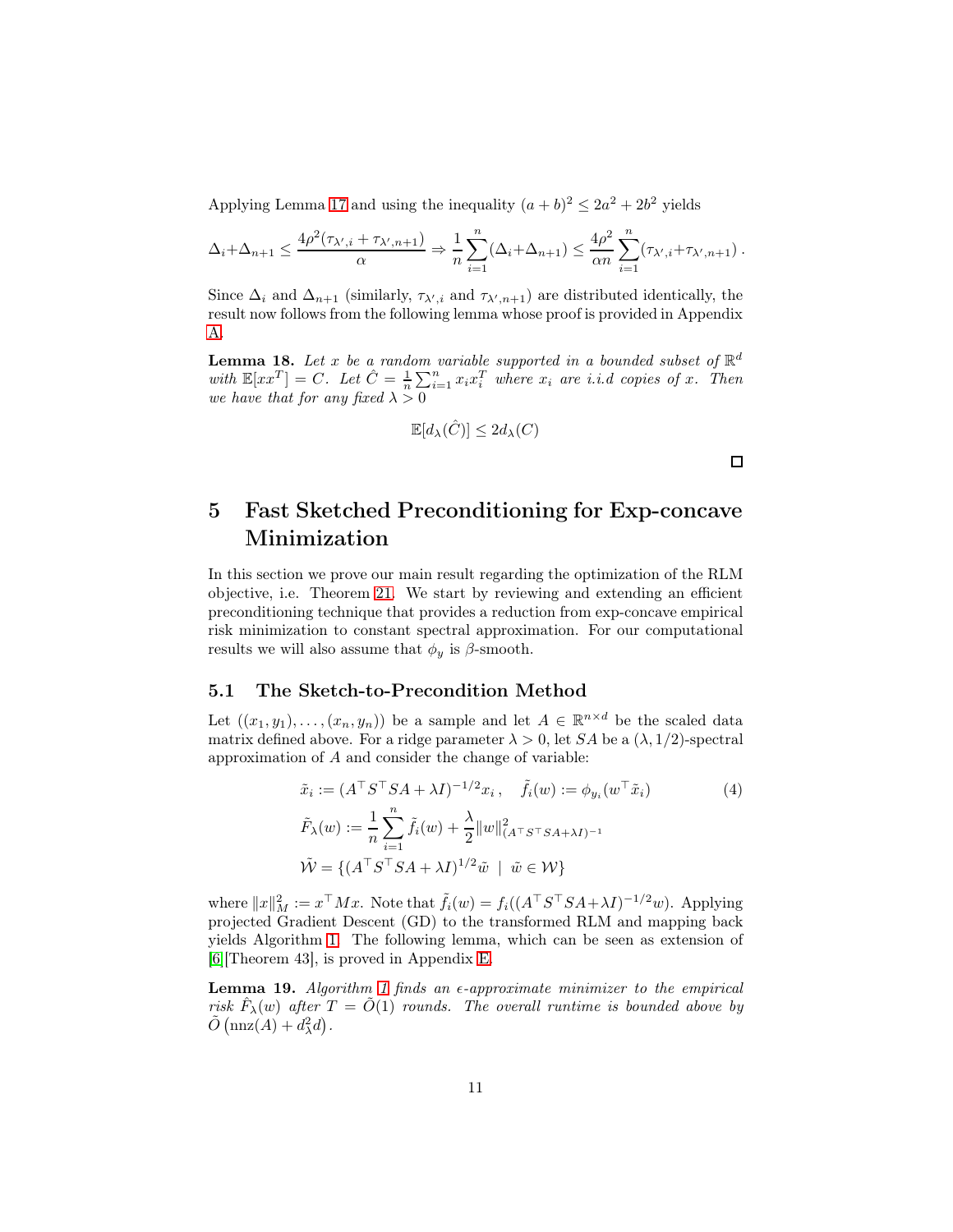<span id="page-11-0"></span>Algorithm 1 Preconditoned GD using Sketch-to-precondition

**Input:** A sample  $S = ((x_1, y_1), \ldots, (x_m, y_m))$ **Parameter:**  $\lambda > 0$  ⊳ Ridge parameter Perform the change of variable as in [\(4\)](#page-10-2)  $\tilde{w}_1 = 0$   $\triangleright$  Applying Projected Gradient Descent to  $\tilde{F}_\lambda(w)$ for  $t = 1$  to  $T - 1$  do  $\tilde{w}_{t+1} = \Pi_{\tilde{\mathcal{W}}}(\tilde{w}_t - \nabla \tilde{F}_\lambda(\tilde{w}_t))$ end for  $\hat{w}_T = (A^\top S^\top SA + \lambda I)^{-1/2} \tilde{w}_t$ 

## 5.2 Tradeoff between Oracle Complexity and Effective Dimensionality

As mentioned in the introduction, given a ridge parameter  $\lambda$  (which is chosen according to generalization concerns), it is possible to perform multiple steps of optimization with a different ridge parameter  $\lambda' > \lambda$  in order to accelerate the optimization process. We first describe a method to do so. For this section we treat  $\lambda$  as fixed and treat  $\lambda'$  as a variable.

The Proximal Point Algorithm: Overview the Proximal Point algorithm (PPA) due to [\[9\]](#page-14-7) allows us to reduce minimizing  $\hat{F}_{\lambda}$  to minimization w.r.t. a different ridge parameter  $\lambda' \geq \lambda$ . The basic idea is to repeat the minimization process for  $\lambda'/\lambda$  epochs. For a fixed  $\bar{w} \in \mathcal{W}$  and  $\lambda' \geq \lambda$ , define

$$
\hat{F}_{\lambda',\bar{w}}(w) := \hat{F}_{\lambda}(w) + \frac{\lambda' - \lambda}{2} ||w - \bar{w}||^2.
$$

Suppose we start from  $w_0 = 0$ . At time t, for some fixed constant c, we find a point  $w_t$  satisfying

$$
\hat{F}_{\lambda',w_{t-1}}(w_t) - \min_{w \in \mathcal{W}} \hat{F}_{\lambda',w_{t-1}}(w) \leq \frac{c\lambda}{\lambda'} \left( \hat{F}_{\lambda',w_{t-1}}(w_{t-1}) - \min_{w \in \mathcal{W}} \hat{F}_{\lambda',w_{t-1}}(w) \right).
$$

<span id="page-11-1"></span>**Lemma 20.** [\[9\]](#page-14-7) Applying PPA with  $\lambda' \geq \lambda$  yields  $\epsilon$ -approximate minimizer to  $\hat{F}_{\lambda}$  after  $t = \hat{O}(\lambda'/\lambda)$  epochs, i.e.,  $\hat{F}_{\lambda}(w_t) - \min_{w \in \mathcal{W}} \hat{F}_{\lambda}(w) \leq \epsilon$ .

*Proof.* Apply Lemma 2.4 of [\[9\]](#page-14-7) with  $\lambda = \lambda'$  and  $\mu = \lambda$ .

Combining PPA (Lemma [20\)](#page-11-1) with Sketch-to-Precondition(Algorithm [1\)](#page-11-0) and using Lemma [19](#page-10-3) yields the following complexity bound for minimizing  $\hat{F}_{\lambda}$  and any fixed  $\lambda$ ':

<span id="page-11-3"></span>
$$
\tilde{O}\left(\frac{\lambda'}{\lambda}\cdot\left(\mathrm{nnz}(A)+d_{\lambda'}^2d\right)\right). \tag{5}
$$

Since we wish to perform (upto log factor) as well as the best choice of  $\lambda'$ , therefore we wish to minimize the complexity term

<span id="page-11-2"></span>
$$
\psi(\lambda') := \frac{\lambda'}{\lambda} \cdot (\text{nnz}(A) + d_{\lambda'}^2 d) \tag{6}
$$

 $\Box$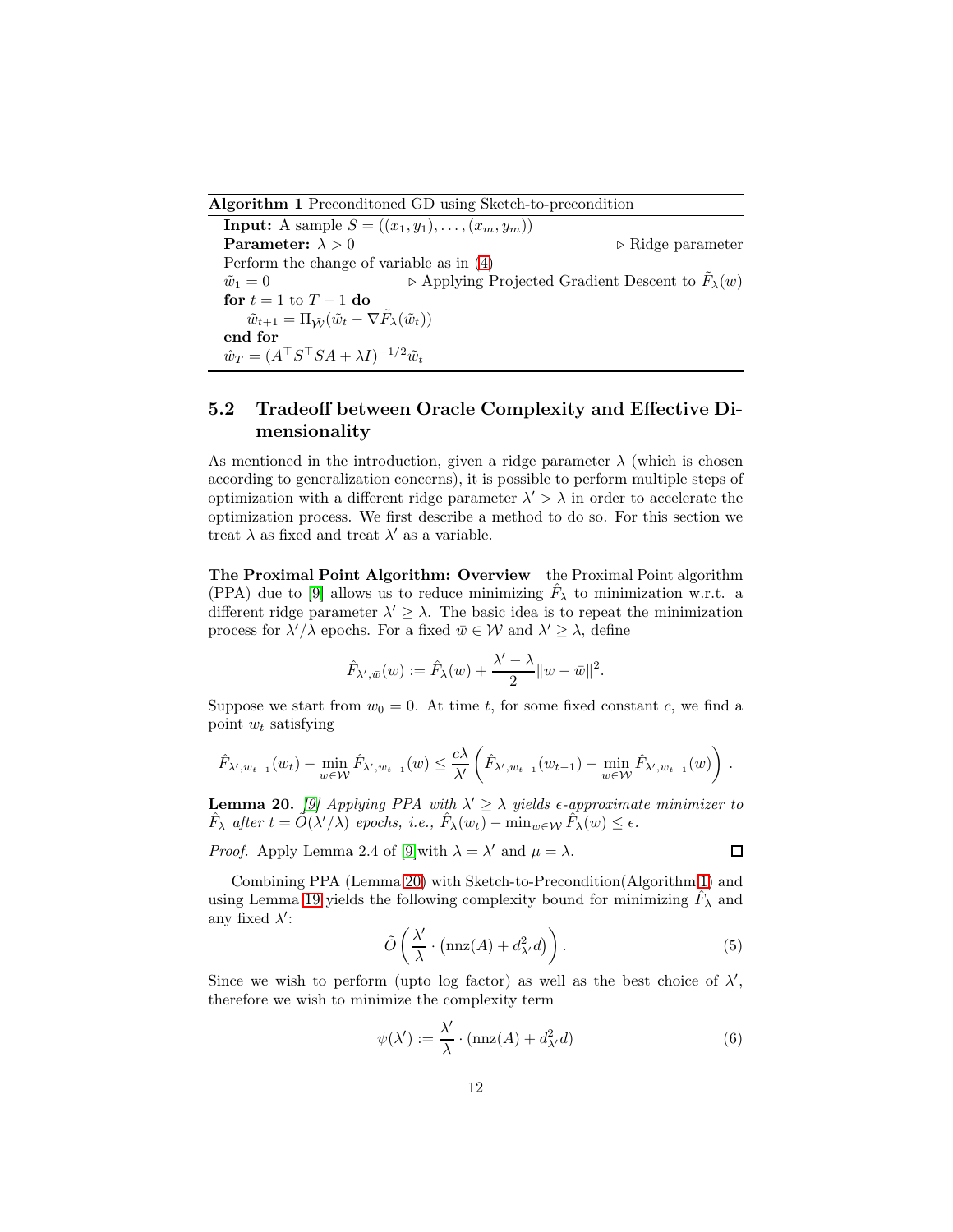over all possible  $\lambda' \geq \lambda$ . We define the following quantities,

$$
\psi^* = \min_{\lambda' \ge \lambda} \psi(\lambda') \qquad \lambda^* = \operatorname{argmin}_{\lambda' \ge \lambda} \psi(\lambda').
$$

The approach we take to compete with the best choice of  $\lambda'$  with respect to the complexity measure  $\psi$ , is to find an approximate minimizer  $\lambda'$  and then run PPA with  $\lambda'$ . To compute such a  $\lambda'$ , suppose that we had an access to an oracle that computes  $d_{\lambda'}$  for a given parameter  $\lambda' > 0$ . Using the continuity of the effective dimension, we could optimize for  $\psi$  over a discrete set of the form  $\{\lambda, 2\lambda, \ldots, 2^{C \log d} \lambda\}$ . The main difficulty stems from the fact that the cost of implementing an oracle that computes  $d_{\lambda'}$  already scales with  $d_{\lambda'}^2 d$ . We now describe a novel approach for minimizing eq. [\(6\)](#page-11-2) in total time which is the same upto logarithmic factors as the time taken optimize with the optimal choice of  $\lambda's$ .

#### 5.3 Efficient Tuning using Undersampling

The following theorem which forms our key contribution shows that an approximate minimizer of the complexity measure  $\psi$  can be computed in time proportional to the optimum value of the complexity measure  $\psi^*$ .

<span id="page-12-0"></span>**Theorem 21.** There exists an algorithm which receives a data matrix  $A \in$  $\mathbb{R}^{n \times d}$  and a regularization parameter  $\lambda > 0$ , and with high probability outputs a regularization parameter  $\lambda^{\dagger}$  satisfying

$$
\psi(\lambda^{\dagger}) = O(\psi^{\star}) \triangleq O\left(\min_{\lambda' \geq \lambda} \left\{ \frac{\lambda'}{\lambda} \cdot (\max(A) + d_{\lambda'}^2 d) \right\} \right) .
$$

The runtime of the algorithm is  $\tilde{O}(\psi^*)$ .

The above theorem can now be used to immediately prove Theorem [9.](#page-5-1)

*Proof.* (of Theorem [9\)](#page-5-1) The proof follows by first obtaining  $\lambda^{\dagger}$  using Theorem [21](#page-12-0) and then running PPA with  $\lambda^{\dagger}$  with the Sketch-to-Preconditioning algorithm whose total time is summarized in [\(5\)](#page-11-3).  $\Box$ 

The main idea behind Theorem [21](#page-12-0) is that instead of (approximately) computing the effective dimension for each candidate  $\lambda'$ , we guess the optimal complexity  $\psi^*$  and employ undersampling to test whether a given candidate  $\lambda'$ attains the desired complexity. The key ingredient to this approach is described in the following theorem.

<span id="page-12-1"></span>**Theorem 22.** Let  $A \in \mathbb{R}^{n \times d}$ ,  $\lambda' > 0$  and  $m \in \mathbb{R}_{> 0}$ . There exists an algorithm and a universal constant c that verifies whether  $d_{\lambda'}(A^{\top}A) \leq c \cdot m$  in time  $\tilde{O}(\text{nnz}(A) + dm^2).$ 

We provide the proof of Theorem [22](#page-12-1) in Appendix [B.](#page-16-1) We now use the above theorem to prove Theorem [21.](#page-12-0)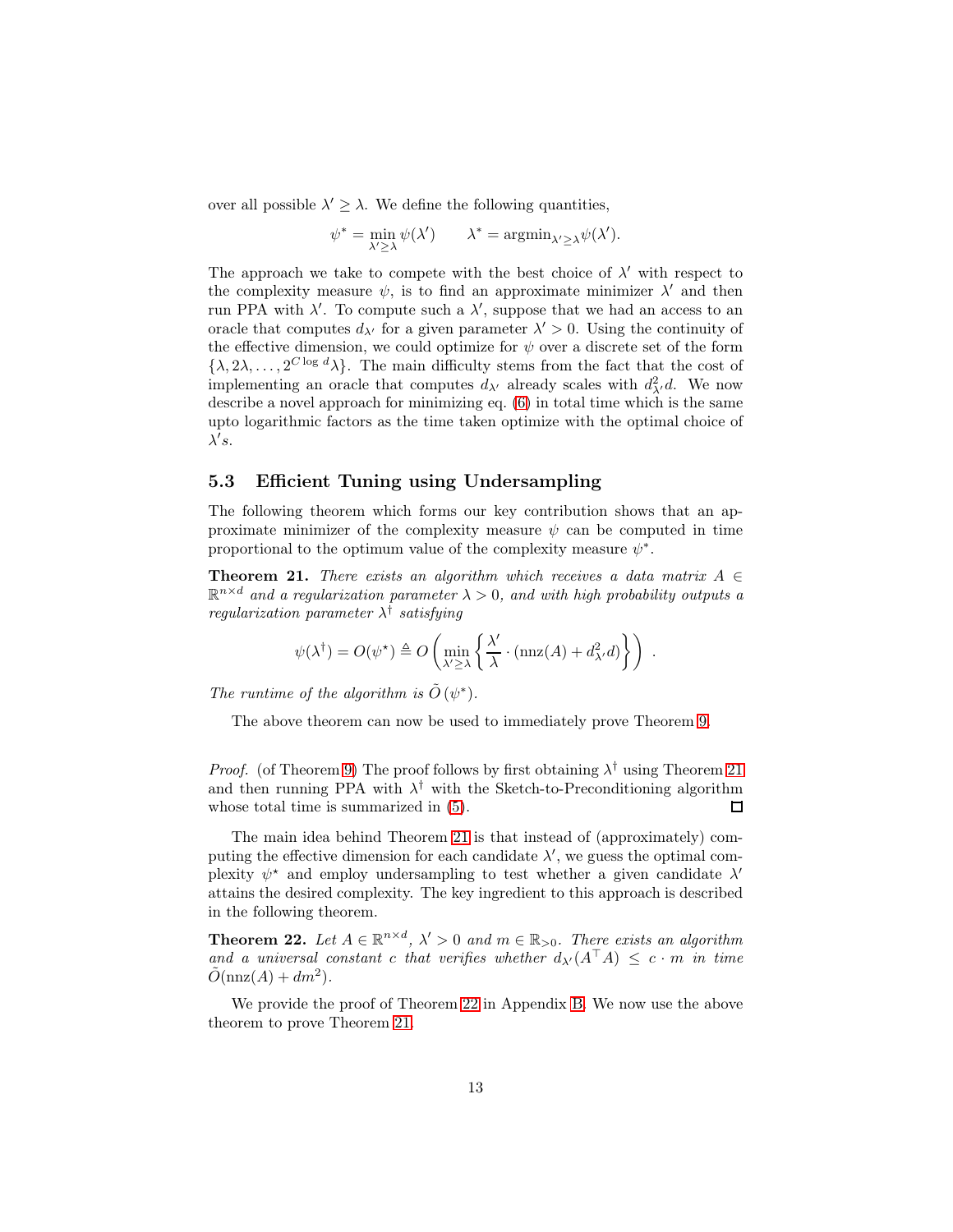Proof. (of Theorem [21\)](#page-12-0) Consider the procedure (Algorithm [2\)](#page-13-0) which describes a routine based on a binary search over the possible values of  $\psi^*$ . Since  $\psi(\lambda) \le$  $nnz(A) + d^3$  and since  $\psi(\lambda') \geq nnz(A) + d$  for  $\lambda' \geq \lambda$ , we get that

$$
\psi^* \in [\text{nnz}(A) + d, \text{nnz}(A) + d^3].
$$

Furthermore, since  $\psi(\lambda') \ge \max(A) + d^3$  for all  $\lambda' \ge d^2 \lambda$ , we have that

$$
\lambda' \in [\lambda, d^2\lambda].
$$

Now for any value  $\phi$  for which the for loop over  $\lambda'$  executes without stopping, it can be seen that  $\psi^* \geq \phi/2$ . Therefore let  $\phi^*$  be the value where it stops and let  $\bar{\lambda}$  be the value returned. It can be seen that

$$
\frac{\phi^*}{4} = \frac{\psi(\bar{\lambda})}{4} \le \psi^* \le \psi(\bar{\lambda}) = \phi^*,
$$

which proves the correctness of the algorithm. To bound the running time note that there are at most  $O(\log^2(d))$  checks of the form  $\psi(\lambda') \leq \phi$ . Note that such a check is equivalent to checking whether  $d_{\lambda'}^2(A^{\top}A) \leq \frac{1}{d} \left[ \frac{\lambda}{\lambda'} \phi - \text{nnz}(A) \right]$  and hence using Theorem [22](#page-12-1) can be implemented in time at most

 $\tilde{O}(\phi)$ .

Furthermore note that for each of the checks done,  $\phi \leq 4\psi^*$ . Therefore the total time of the procedure is bounded by

 $\tilde{O}(\psi^*)$ .

 $\Box$ 

<span id="page-13-0"></span>

| <b>Algorithm 2</b> Binary Search for Optimal $\overline{\lambda}$                                            |                                   |
|--------------------------------------------------------------------------------------------------------------|-----------------------------------|
| <b>Input:</b> A matrix A, parameter $\lambda$                                                                |                                   |
| for $\phi \in \{ \text{nnz}(A) + d, \text{nnz}(A) + 2d, \text{nnz}(A) + 4d, \dots \text{nnz}(A) + d^3 \}$ do |                                   |
| for $\bar{\lambda} \in \{\lambda, 2\lambda, 4\lambda, \ldots d^2\lambda\}$ do                                |                                   |
| Check whether $\psi(\bar{\lambda}) \leq \phi$ .                                                              | $\triangleright$ Using Theroem 22 |
| If yes, return $\bar{\lambda}$ . Else Continue.                                                              |                                   |
| end for                                                                                                      |                                   |
| end for                                                                                                      |                                   |
| Return $\lambda$ .                                                                                           |                                   |

## Acknowledgements

We thank Elad Hazan, Ohad Shamir and Christopher Musco for fruitful discussions and valuable suggestions.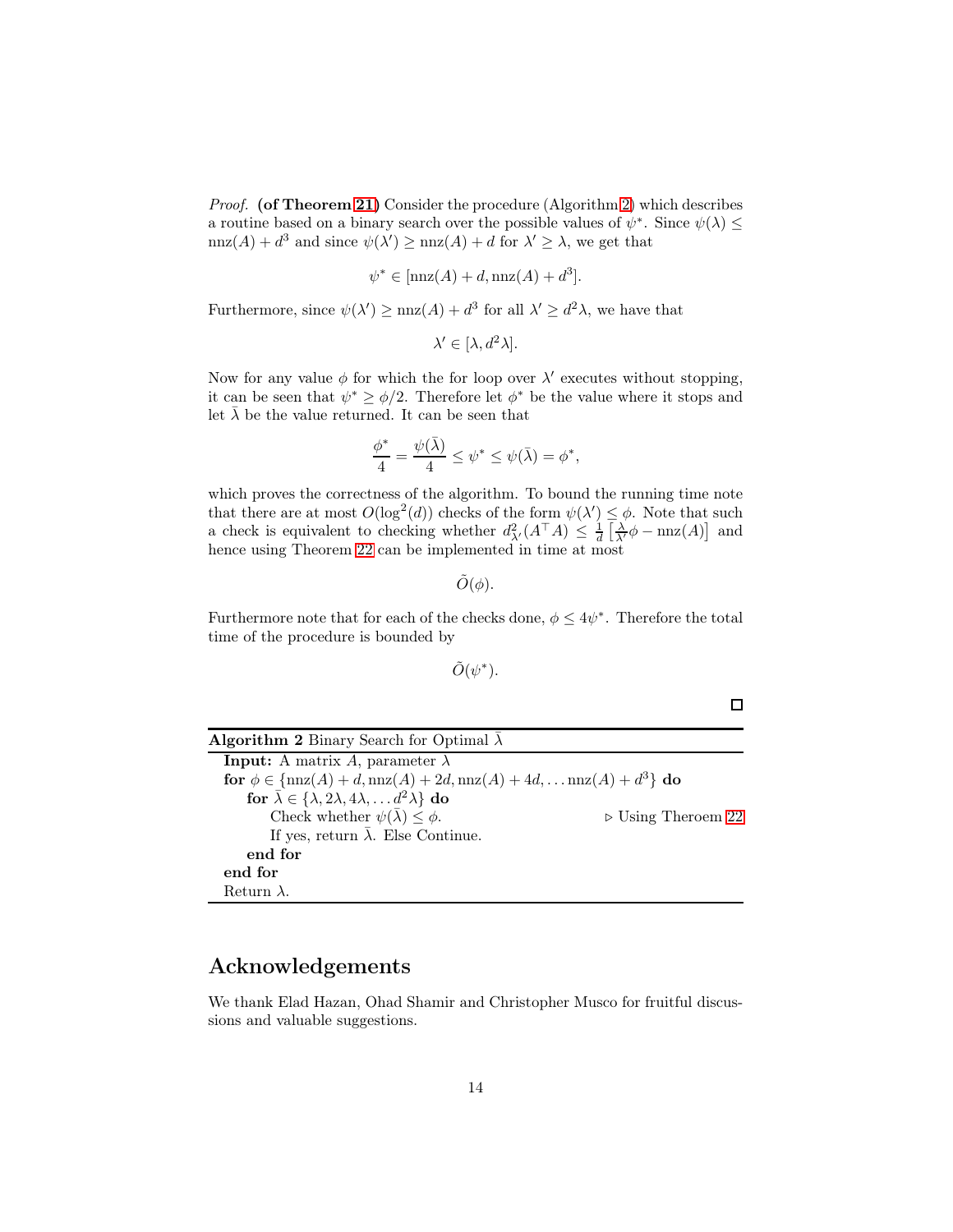### <span id="page-14-1"></span>References

- [1] Haim Avron, Kenneth L Clarkson, and David P Woodruff. Faster Kernel Ridge Regression Using Sketching and Preconditioning. SIAM Journal on Matrix Analysis and Applications, 1(1), 2017.
- <span id="page-14-10"></span>[2] Haim Avron, Michael Kapralov, Cameron Musco, Christopher Musco, Ameya Velingker, and Amir Zandieh. Random  ${F}$ ourier Features for Kernel Ridge Regression: Approximation Bounds and Statistical Guarantees. Proceedings of the 34th International Conference on Machine Learning, 70:253–262, 2017.
- <span id="page-14-6"></span><span id="page-14-3"></span>[3] Peter L Bartlett, Olivier Bousquet, Shahar Mendelson, et al. Local rademacher complexities. The Annals of Statistics, 33(4):1497–1537, 2005.
- [4] Olivier Bousquet and André Elisseeff. Stability and generalization. The Journal of Machine Learning Research, 2:499–526, 2002.
- <span id="page-14-5"></span>[5] Daniele Calandriello, Alessandro Lazaric, and Michal Valko. Second-order kernel online convex optimization with adaptive sketching. In International Conference on Machine Learning, 2017.
- <span id="page-14-0"></span>[6] Kenneth L. Clarkson and David P. Woodruff. Low rank approximation and regression in input sparsity time. In Proceedings of the forty-fifth annual ACM symposium on Theory of computing, pages 81–90. ACM, 2012.
- <span id="page-14-8"></span>[7] Michael B. Cohen, Yin Tat Lee, Cameron Christopher Musco, Cameron Christopher Musco, Richard Peng, and Aaron Sidford. Uniform Sampling for Matrix Approximation. Proceedings of the 2015 Conference on Innovations in Theoretical Computer Science - ITCS '15, pages 181–190, 2015.
- <span id="page-14-9"></span>[8] Michael B Cohen, Cameron Musco, and Christopher Musco. Input sparsity time low-rank approximation via ridge leverage score sampling. In Proceedings of the Twenty-Eighth Annual ACM-SIAM Symposium on Discrete Algorithms, pages 1758–1777. SIAM, 2017.
- <span id="page-14-7"></span>[9] Roy Frostig, Rong Ge, Sham M. Kakade, and Aaron Sidford. Unregularizing: approximate proximal point and faster stochastic algorithms for empirical risk minimization.  $arXiv$  preprint  $arXiv:1506.07512$ , 2015.
- <span id="page-14-4"></span>[10] Surbhi Goel and Adam Klivans. Eigenvalue Decay Implies Polynomial-Time Learnability for Neural Networks. Advances in Neural Information Processing Systems, 2017.
- <span id="page-14-2"></span>[11] Alon Gonen, Francesco Orabona, and Shai Shalev-Shwartz. Solving ridge regression using sketched preconditioned svrg. In International Conference on Machine Learning, pages 1397–1405, 2016.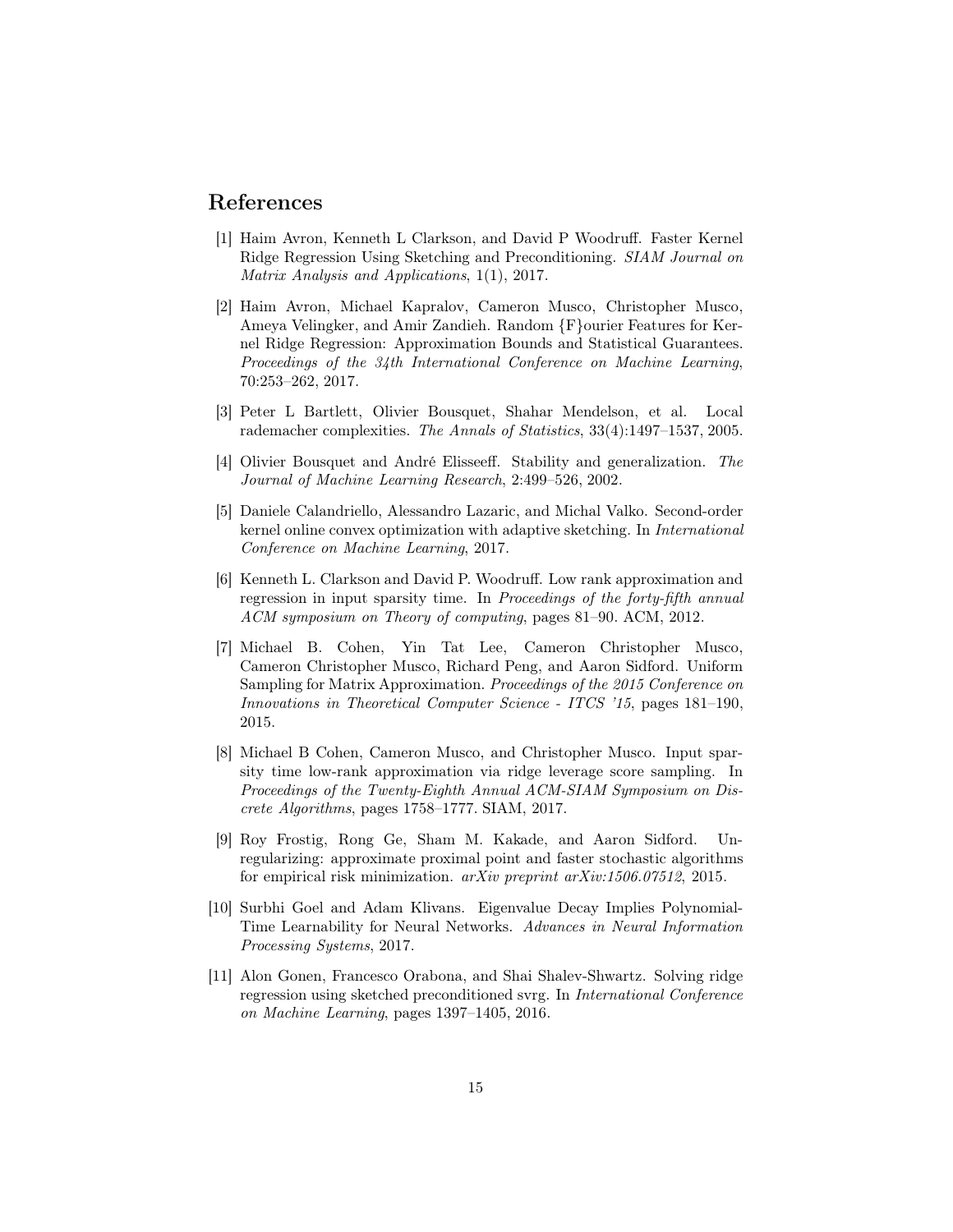- <span id="page-15-11"></span><span id="page-15-3"></span>[12] Alon Gonen and Shai Shalev-Shwartz. Faster sgd using sketched conditioning. arXiv preprint arXiv:1506.02649, 2015.
- [13] Alon Gonen and Shai Shalev-Shwartz. Average Stability is Invariant to Data Preconditioning. Implications to Exp-concave Empirical Risk Minimization. arXiv preprint arXiv:1601.04011, 2016.
- <span id="page-15-2"></span>[14] Alon Gonen and Shai Shalev-Shwartz. Average stability is invariant to data preconditioning: Implications to exp-concave empirical risk minimization. The Journal of Machine Learning Research, 18(1):8245–8257, 2017.
- <span id="page-15-9"></span>[15] Elad Hazan, Amit Agarwal, and Satyen Kale. Logarithmic regret algorithms for online convex optimization. Machine Learning, 69(2-3):169–192, 2007.
- <span id="page-15-1"></span>[16] Ravindran Kannan and Santosh Vempala. Randomized algorithms in numerical linear algebra, 2017.
- <span id="page-15-7"></span>[17] Nick Littlestone and Manfred Warmuth. Relating data compression and learnability. Technical report, Technical report, University of California, Santa Cruz, 1986.
- <span id="page-15-10"></span>[18] Haipeng Luo, Alekh Agarwal, Nicolo Cesa-Bianchi, and John Langford. Efficient second order online learning by sketching. In Advances in Neural Information Processing Systems, pages 902–910, 2016.
- <span id="page-15-12"></span>[19] Michael W Mahoney and S Muthukrishnan. Relative-Error CUR Matrix Decompositions. SIAM Journal on Matrix Analysis and Applications, 2008.
- <span id="page-15-4"></span>[20] Nishant A Mehta. Fast rates with high probability in exp-concave statistical learning. arXiv preprint arXiv:1605.01288, 2016.
- <span id="page-15-8"></span>[21] Cameron Musco and Christopher Musco. Recursive Sampling for the Nyström Method. In Advances In Neural Information Processing Systems, 2017.
- <span id="page-15-14"></span>[22] Yurii Nesterov. Introductory lectures on convex optimization, volume 87. Springer Science & Business Media, 2004.
- <span id="page-15-5"></span>[23] Shai Shalev-Shwartz. Online Learning and Online Convex Optimization. Foundations and Trends® in Machine Learning, 4(2):107-194, 2011.
- <span id="page-15-13"></span>[24] Ohad Shamir. The Sample Complexity of Learning Linear Predictors with the Squared Loss. Journal of Machine Learning Research, 16:3475–3486, 2015.
- <span id="page-15-0"></span>[25] David P. Woodruff. Sketching as a Tool for Numerical Linear Algebra. arXiv preprint arXiv:1411.4357, 2014.
- <span id="page-15-6"></span>[26] Tong Zhang. Effective dimension and generalization of kernel learning. In Advances in Neural Information Processing Systems, pages 471–478, 2003.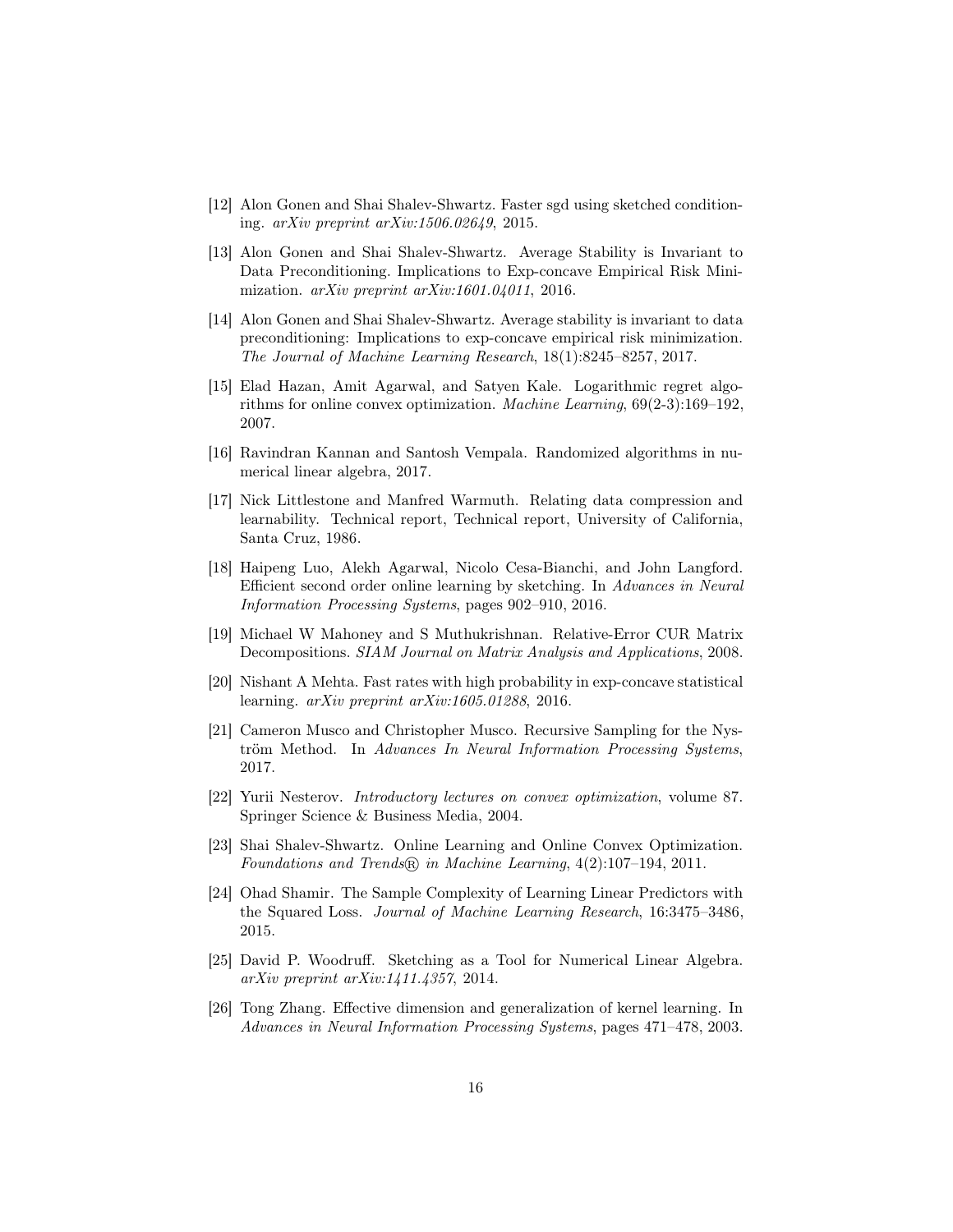# <span id="page-16-0"></span>A Proof of Lemma [18](#page-10-4)

*Proof of Lemma [18.](#page-10-4)* Let  $\lambda > 0$  and denote the spectral decomposition of C by  $\sum_{i=1}^{d} \lambda_i u_i u_i^{\top}$ . Let  $k = \operatorname{argmax}{j \in [d]: \lambda_j \geq \lambda}$ . Note that

$$
\forall i \in [k] \quad \frac{\lambda_i}{\lambda_i + \lambda} \ge \frac{\lambda_i}{2\lambda_i} = \frac{1}{2}, \quad \forall i > k \quad \frac{\lambda_i}{\lambda_i + \lambda} \ge \frac{\lambda_i}{2\lambda}.
$$

Therefore,

<span id="page-16-3"></span><span id="page-16-2"></span>
$$
d_{\lambda}(C) = \sum_{i=1}^{k} \frac{\lambda_i}{\lambda_i + \lambda} + \sum_{i>k} \frac{\lambda_i}{\lambda_i + \lambda} \ge \frac{1}{2} \left( k + \sum_{i>k} \frac{\lambda_i}{\lambda} \right) \tag{7}
$$

Denote the eigenvalues of  $\hat{C} = \frac{1}{n} \sum_{i=1}^{n} x_i x_i^{\top}$  by  $\hat{\lambda}_1, \dots, \hat{\lambda}_d$ . Since for any  $i \in [d]$ ,  $\frac{\lambda_i}{\lambda_i + \lambda} \leq 1$ , we have that

$$
d_{\lambda}(\hat{C}) = \sum_{i=1}^{k} \frac{\hat{\lambda}_{i}}{\hat{\lambda}_{i} + \lambda} + \sum_{i > k} \frac{\hat{\lambda}_{i}}{\hat{\lambda}_{i} + \lambda} \leq k + \sum_{i > k} \frac{\hat{\lambda}_{i}}{\hat{\lambda}_{i} + \lambda} \leq k + \frac{\sum_{i > k} \hat{\lambda}_{i}}{\lambda}.
$$
 (8)

We now consider the random variable  $\sum_{i>k} \hat{\lambda}_i$ . To argue about this random variable consider the following identity which follows from the Courant-Fisher min-max principle for real symmetric matrices.

$$
\sum_{i>k} \hat{\lambda}_i = \min \left\{ \text{tr}(V^\top \hat{C} V) : V \in \mathbb{R}^{d \times k}, V^\top V = I \right\}.
$$

Let  $U_{i>k}$  be the  $d \times d - k$  matrix with the columns  $u_{k+1} \dots u_d$ . We now have that

$$
\mathbb{E}[\sum_{i>k} \hat{\lambda}_i] = \mathbb{E}\left[\min\left\{\text{tr}(V^\top \hat{C}V) : V \in \mathbb{R}^{d \times k}, V^\top V = I\right\}\right]
$$
  
\n
$$
\leq \min\left\{\mathbb{E}\left[\text{tr}(V^\top \hat{C}V)\right] : V \in \mathbb{R}^{d \times k}, V^\top V = I\right\}
$$
  
\n
$$
\leq \mathbb{E}\left[\text{tr}(U_{i>k}^\top \hat{C}U_{i>k})\right] = \text{tr}(U_{i>k}^\top C U_{i>k})
$$
  
\n
$$
= \sum_{i>k} \lambda_i
$$
 (9)

Combining [\(7\)](#page-16-2), [\(8\)](#page-16-3) and [\(9\)](#page-16-4) and taking expectations we get that

$$
\mathbb{E}[d_{\lambda}(\hat{C})] \le 2d_{\lambda}(C)
$$

<span id="page-16-4"></span> $\Box$ 

# <span id="page-16-1"></span>B Efficient One-side Estimate on The Effective Dimension using Ridge Leverage Score Undersampling

In this section we prove Theorem [22.](#page-12-1) Inspired by [\[7,](#page-14-8) [8\]](#page-14-9), our strategy is to use undersampling to obtain sharper estimates to the ridge leverage scores. We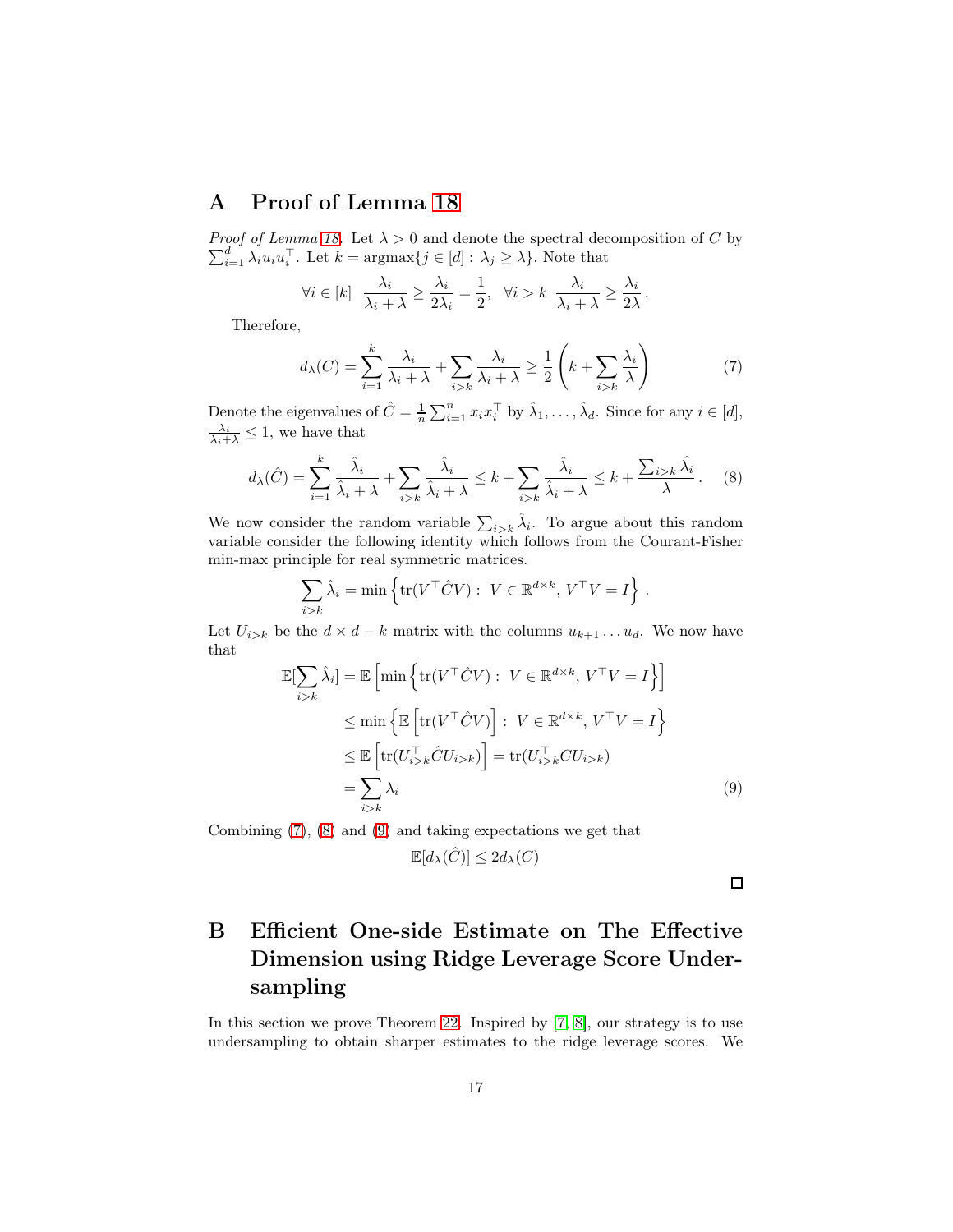start by incorporating an undersampling parameter  $\alpha \in (0,1)$  into Definition [13.](#page-7-2)

Definition 23. (Ridge Leverage Score Undersampling) Let  $(u_i)_{i=1}^n$  be a sequence of ridge leverage score overestimates, i.e.,  $u_i \geq \tau_{\lambda,i}$  for all i. For some fixed positive constant  $c > 0$  and accuracy parameter  $\epsilon$ , define  $p_i =$  $\min\{1, c\epsilon^{-2}\alpha u_i \log d\}$  for each  $i \in [n]$ . Let  $\texttt{Sample}(u, \epsilon, \alpha)$  denote a function which returns a diagonal matrix  $S \in \mathbb{R}_{\geq 0}^{n \times n}$ , where  $S_{i,i} = ((1 + \epsilon) \frac{p_i}{\alpha})^{-1/2}$  with probability  $p_i$  and 0 otherwise.

Note that while we reduce each probability  $p_i$  by factor  $\alpha$ , the definition of  $S_{i,i}$  neglects this modification. Hence, our undersampling is equivalent to sampling according to Definition [13](#page-7-2) and preserving each row with probability  $1 - \alpha$ . By employing undersampling we cannot hope to obtain a constant approximation to the true ridge leverage scores. However, as we describe in the following theorem, this strategy still helps us to sharpen our estimates to the ridge leverage scores.

<span id="page-17-0"></span>**Theorem 24.** Let  $u_i \geq \tau_{\lambda,i}$  for all i and let  $\alpha \in (0,1)$  be an undersampling parameter. Given  $S =$  Sample $(u, 1/2, \alpha)$ , we form new estimates  $(u_i^{(new)})$  $\binom{new}{i}$ <sub> $i=1$ </sub> by

$$
u_i^{(new)} := \min \left\{ a_i (A^\top S^\top S A + \lambda I)^{-1} a_i, u_i \right\}.
$$
 (10)

Then with high probability, each  $u_i^{(new)}$  is an overestimate of  $\tau_{\lambda,i}$  and  $||u_i^{(new)}||_1 \le$  $3d_{\lambda}/\alpha$ .

The proof of the theorem (which is similar to Theorem 3 of [\[7\]](#page-14-8) and Lemma 13 of [\[8\]](#page-14-9)) is provided below for completeness. Equipped with this result, we employ the following strategy in order to verify whether  $d_{\lambda} = O(m)$ . Applying the lemma with  $\alpha = 6m/\|u\|_1$ , we have that if  $d_\lambda \leq m$  then  $\|\tilde{\tau}_\lambda\|_1 \leq n/2$ . This gives rise to the following test:

- 1. If  $||u_i^{\text{(new)}}$  $\|u\|_{1} \leq m$ , accept the hypothesis that  $d_{\lambda} \leq m$ .
- 2. If  $||u_i^{(\text{new})}||_1 \ge ||u||_1/2$ , reject the hypothesis that  $d_\lambda \le m$ .
- 3. Otherwise, apply Theorem [24](#page-17-0) to obtain a new vector of overestimates,  $(u_i^{\text{(new)}})$  $\binom{new}{i}$ <sub> $i=1$ </sub>.

*Proof.* (of Theorem [22\)](#page-12-1) Note that the rank of the matrix  $SA$  is  $\tilde{O}(m)$  with high probability. Hence, each step of the testing procedure costs  $\tilde{O}(nnz(A))$  +  $m^2d$ .<sup>[7](#page-17-1)</sup> Since our range of candidate ridge parameters is of logarithmic size and each test consists of logarithmic number of steps, the theorem follows using the union bound.  $\Box$ 

<span id="page-17-2"></span>We turn to prove Theorem Theorem [24.](#page-17-0) The next lemma intuitively says only a small fraction of  $A$ 's rows might have a high leverage score.

<span id="page-17-1"></span><sup>&</sup>lt;sup>7</sup>Namely, we can compute  $(\tilde{A}\tilde{A}^{\top} + \lambda I)^{-1}$  in time  $O(m^2d)$ . Thereafter, computing  $(\tilde{\tau}_i)_{i=1}^n$ can be done in time  $O(nnz(A)).$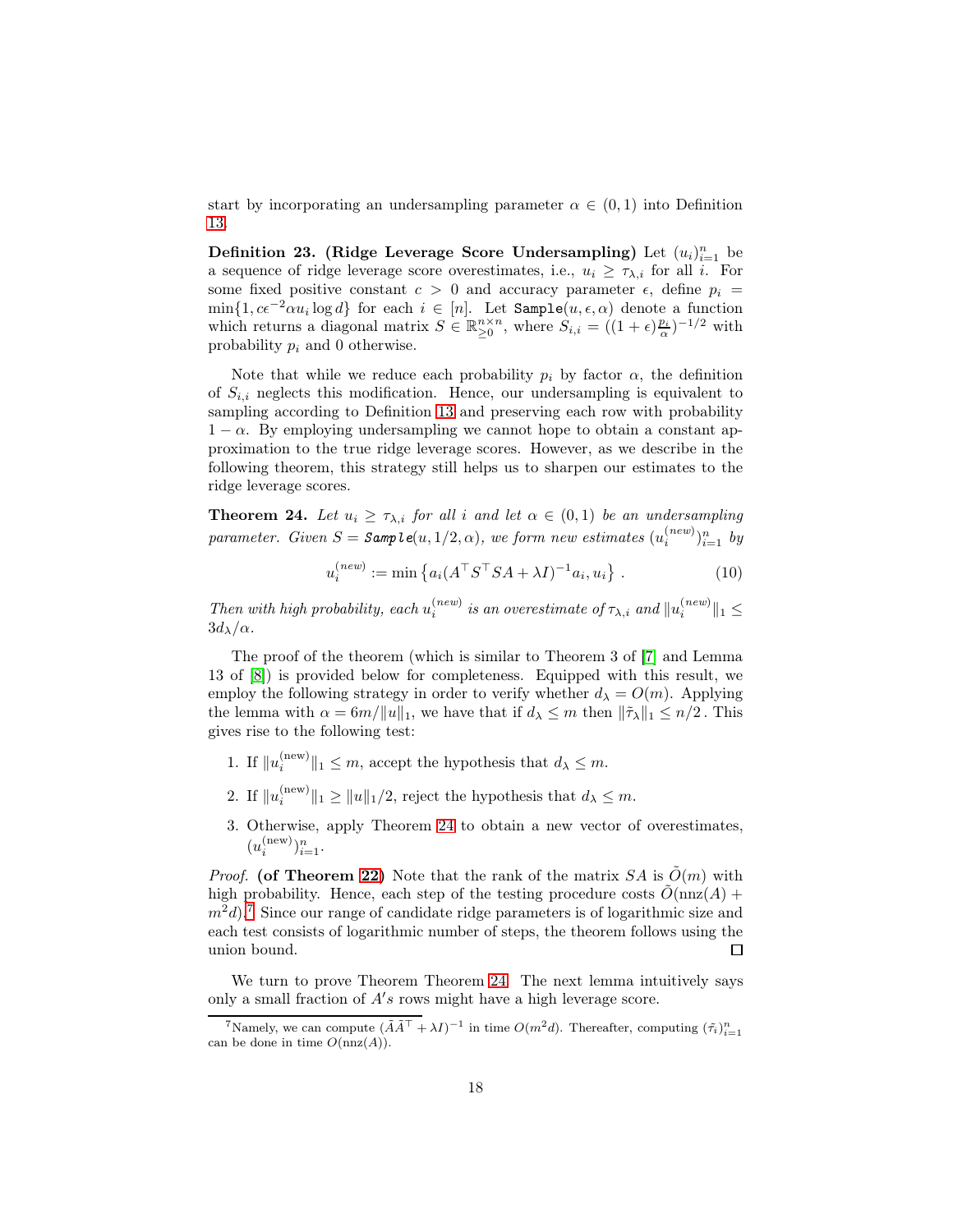**Lemma 25.** Let  $A \in \mathbb{R}^{n \times d}$ ,  $\lambda > 0$  and denote by  $d_{\lambda}$  the effective dimension of A. For any  $u \in \mathbb{R}^n_{\geq 0}$  there exists a diagonal rescsaling matrix  $W \in [0,1]^{n \times n}$ such that for all  $i \in [n]$ ,  $\tau_{\lambda,i}(WA) \leq u_i$  and  $\sum_{i:W_{i,i} \neq 1} u_i \leq d_{\lambda}$ .

Proof. We prove the lemma by considering a hypothetical algorithm which constructs a sequence  $(W^{(1)}, W^{(2)}, ...)$  of  $n \times n$  diagonal matrices s.t.  $W^{(t)}$  converges to some  $W$  which possesses the desired properties. Initially, the algorithm sets  $W^{(1)} = I$ . At each time  $t > 1$  it modifies a single entry  $W_{i,i}$  corresponding to (any) index  $i \in [n]$  for which  $\tau_{\lambda,i}(WA) > u_i$ ; namely, it chooses  $W_{i,i}^{(t+1)} \in (0,1)$ such that  $\tau_{\lambda,i}(W^{(t+1)}A) = u_i$ . It is not hard to verify the following (e.g., see Lemma 5 and 6 of  $[7]$ :

- We can always find  $W_{i,i}^{(t+1)}$  such that  $\tau_{\lambda,i}(W^{(t+1)}A) = u_i$ .
- For any  $j \neq i$ ,  $\tau_{\lambda,j}(W^{(t+1)}A) \geq \tau_{\lambda,j}(W^{(t)}A)$ .
- Since the entries of  $W^{(t)}$  are bounded and monotonically decreasing,  $W^{(t)} \rightarrow$  $W \in [0,1]^{n \times n}$  satisfying  $\tau_{\lambda,i}(WX) \leq u_i$ .

It is left to show that indeed,  $\sum_{i:W_{i,i}\neq 1} u_i \leq d_\lambda$ . Let k be the first iteration such that  $W_{i,i}^{(k)} \neq 0$  for all  $i \in \{j : W_{j,j} \neq 1\}$ . For each such i, consider the last iteration  $k_i \leq k$  where we reduced  $W_{i,i}$  such that  $\tau_{\lambda,i}(W^{k_i}) = u_i$ . As was mentioned above, in any intermediate iteration  $t \in \{k_i+1,\ldots,k\}$ , we could only increase the *i*-th leverage score. Therefore,  $\tau_{\lambda,i}(W^{(k)}A) \geq u_i$ . Since  $W \leq I$ , it follows that

$$
\sum_{i:W_{i,i}\neq 1} u_i \leq \sum_{i:W_{i,i}\neq 1} \tau_{\lambda,i}(W^{(k)}A) \leq \sum_{i=1}^n \tau_{\lambda,i}(W^{(k)}A).
$$
  

$$
\leq tr \left( X^\top \left( W^{(k)} \right)^2 X \left( X^\top \left( W^{(k)} \right)^2 A + \lambda I \right)^{-1} \right)
$$
  

$$
\leq \sum_{i=1}^d \frac{\lambda_i (A^\top \left( W^{(k)} \right)^2 A)}{\lambda_i (A^\top \left( W^{(k)} \right)^2 A) + \lambda}
$$
  

$$
\leq \sum_{i=1}^d \frac{\lambda_i (A^\top A)}{\lambda_i (A^\top A) + \lambda} = d_\lambda.
$$

 $\Box$ 

*Proof.* (of Theorem [24\)](#page-17-0) By Lemma [25,](#page-17-2) there exists a diagonal matrix  $W \in$  $[0,1]^{n \times d}$  satisfying

$$
\forall i \ \tau_{\lambda,i}(WA) \leq \alpha u_i, \quad \alpha \sum_{i:W_{i,i} \neq 1} u_i \leq d_{\lambda}.
$$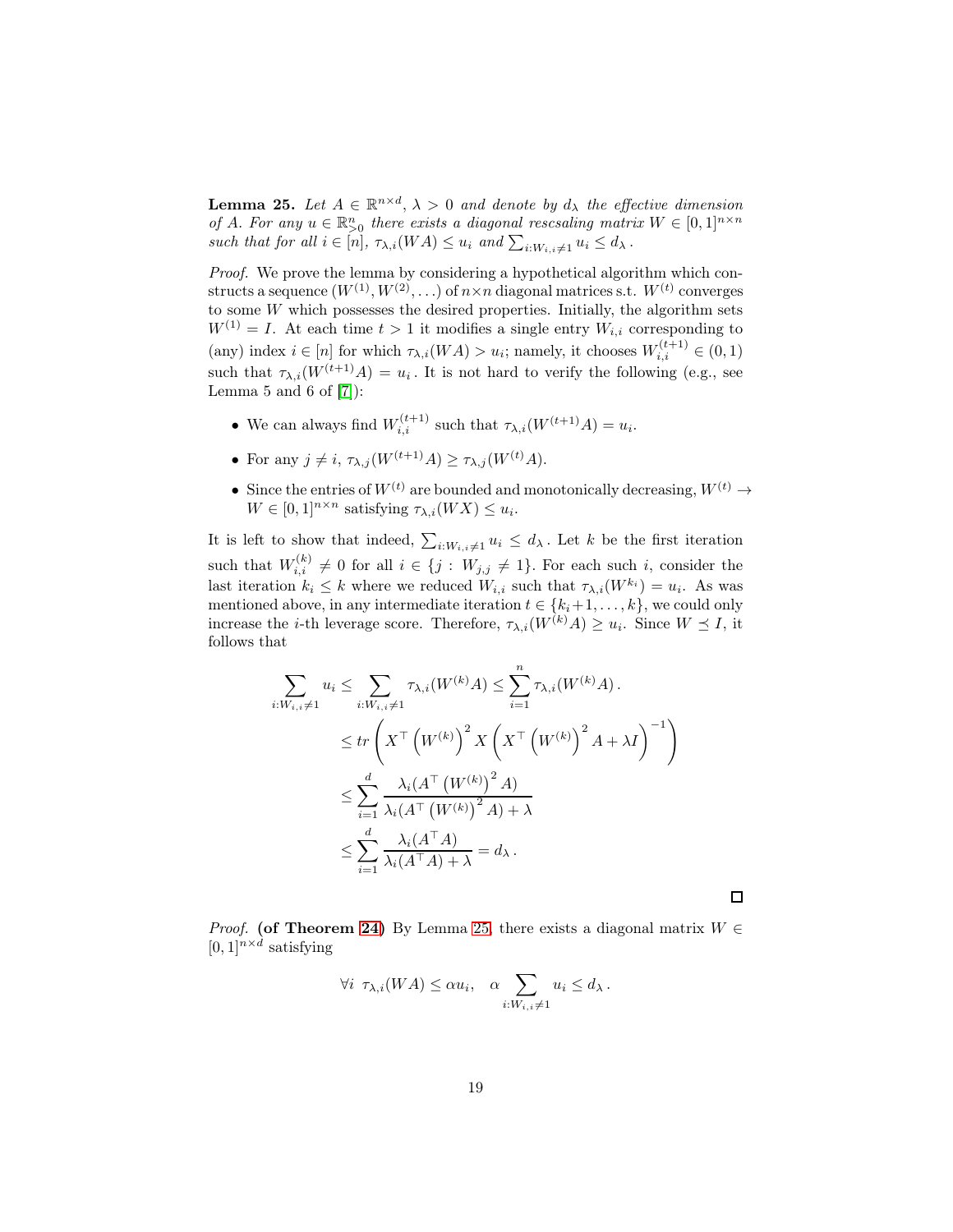Therefore,

$$
\sum_{i=1}^{n} u_i^{(\text{new})} \le \sum_{i: W_{i,i}=1} a_i^{\top} \left( A^{\top} S^{\top} S A + \lambda I \right)^{-1} a_i + \sum_{W_{i,i} \neq 1} \tilde{\tau}_{\lambda,i}
$$
  

$$
\le \sum_{i: W_{i,i}=1} a_i^{\top} \left( A^{\top} S^{\top} S A + \lambda I \right)^{-1} a_i + \frac{d_{\lambda}}{\alpha}.
$$

We would like to upper bound the first term in the RHS. Since  $W \preceq I$ , for all  $i \in [n],$ 

$$
a_i^\top (A^\top S^\top SA + \lambda I)^{-1} a_i \le a_i^\top (A^\top WS^\top SWA + \lambda I)^{-1} a_i
$$

Also, it is clear that for any i for which  $W_{i,i} = 1$ ,

$$
a_i^\top (A^\top W S^\top S W A + \lambda I)^{-1} a_i = (W A)_{i,:}^\top (A^\top W S^\top S W A + \lambda)^{-1} (W A)_{i,:}
$$

Finally, since the sampling matrix S was chosen according to  $(\alpha u_i)_{i=1}^n$ , which form valid overestimates of  $(\tau_{\lambda,i}(WA))_{i=1}^n$ , Theorem [14](#page-7-3) implies that with high probability,

$$
\frac{1}{2}A^{\top}W^2A \preceq AWS^{\top}SWA \preceq A^{\top}W^2A.
$$
  
\n
$$
\Rightarrow (\forall i \in [n]) \ (WA)_{i,:}^{\top} (A^{\top}WS^{\top}SWA + \lambda I)^{\dagger} (WA)_{i,:} \leq 2\tau_{\lambda,i}(WA).
$$

We deduce that

$$
\sum_{i:W_{i,i}=1} u_i^{(\text{new})} \le 2 \sum_{i:W_{i,i}=1} \tau_{\lambda,i}(WA) \le 2 \sum_{i=1}^n \tau_{\lambda,i}(WA) \le 2d_{\lambda}.
$$

All in all,

$$
\sum_{i=1}^n \tau'_{\lambda,i} \le \frac{3d_\lambda}{\alpha} \, .
$$

 $\Box$ 

## <span id="page-19-0"></span>C Lower Bound on The Sample Complexity

We now state a nearly matching lower bound on the sample complexity. To exhibit a lower bound we consider the special case of ridge regression. Notably, our lower bound holds for any spectrum specification. The proof appears in Appendix [C](#page-19-0)

<span id="page-19-2"></span>Theorem 26. **Theorem 26.** Given numbers  $B > 0$  and  $\lambda_1 \geq \ldots \geq \lambda_d \geq 0$ , define  $d_{\lambda} = \sum_{i=1}^d \frac{\lambda_i}{\lambda_i}$  and  $\Lambda = diag(\lambda_1 \ldots \lambda_d)^8$ . Then for any algorithm there exist a  $\frac{d}{d} \frac{\lambda_i}{\lambda_i + \lambda}$  and  $\Lambda = diag(\lambda_1 \dots \lambda_d)^8$  $\Lambda = diag(\lambda_1 \dots \lambda_d)^8$ . Then for any algorithm there exist a distribution D over  $\mathbb{R}^d \times \mathbb{R}$  such that for any algorithm that returns a linear predictor  $\hat{w}$ , given  $n \geq 2d/3$  independent samples from  $\mathcal{D}$ , satisfies

$$
\mathbb{E}_{S \sim \mathcal{D}^m} \left[ \mathbb{E}_{(x,y) \sim D} \left[ \frac{1}{2} (\hat{w}^T x - y)^2 \right] \right] - \min_{w : ||w|| \leq B} \mathbb{E} \left[ \frac{1}{2} (\hat{w}^T x - y)^2 \right] \geq \frac{d_{\gamma/(n \cdot B^2)}}{n}
$$

<span id="page-19-1"></span><sup>&</sup>lt;sup>8</sup>For any  $x \in \mathbb{R}^d$ , diag $(x) \in \mathbb{R}^{d \times d}$  is a diagonal matrix with  $i^{th}$  entry  $x_i$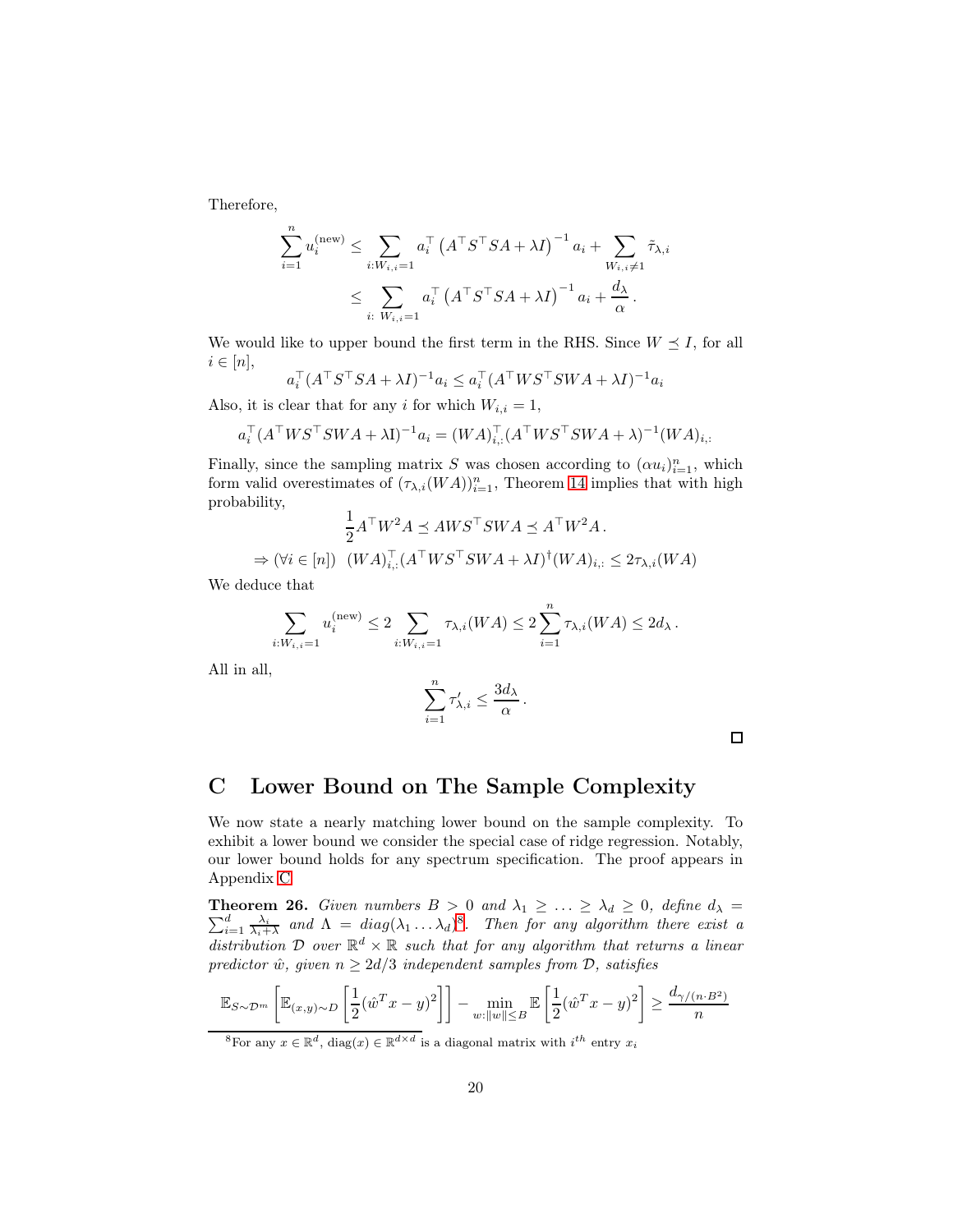for any  $\gamma$  satisfying

<span id="page-20-0"></span>
$$
d_{\gamma/(n \cdot B^2)} - \sum_{i=1}^d \left(\frac{\lambda_i}{\lambda_i + \frac{\gamma}{(n \cdot B^2)}}\right)^2 \le \gamma
$$
 (11)

To put the bound achieved by Theorem [26](#page-19-2) into perspective we specialize the bound achieved for two popular cases for eigenvalue profiles defined in [\[10\]](#page-14-4). We say that a given eigenvalue profile  $\lambda_1 \dots \lambda_d \geq 0$  satisfies  $(C, p)$  Polynomial Decay if there exists numbers  $C, p > 0$  such that  $\lambda_i \leq C i^{-p}$ . Similarly it satisfies C-Exponential Decay if there exists a number  $C > 0$  such that  $\lambda_i \leq Ce^{-i}$ . The following table specifies nearly matching upper and lower bounds for polynomial and exponential decays (see exact statements in Appendix [C.1\)](#page-23-1).

| Jecay                          | Upper Bound | Lower Bound |
|--------------------------------|-------------|-------------|
| Polynomial Decay (degree $p$ ) |             |             |
| Exponential Decay              |             |             |

Proof of Theorem [26.](#page-19-2) Owing to Yao's minimax principle, it is sufficient to exhibit a randomized choice of data distributions against which a deterministic algorithm achieves an excess risk lower bounded as above. To this end consider  $\mathcal{X} = \{\sqrt{d\lambda_1} e_1, \ldots, \sqrt{d\lambda_d} e_d\}$  and  $\mathcal{Y} = \{-1, 1\}$ . Define the randomized choice of data distribution by selecting a vector  $\sigma_i \sim \{-1,1\}^d$  uniformly randomly. The randomized distribution is now defined as first defining the marginal distribution over  $x$  as

$$
Pr(x = e_i) = 1/d \qquad i = 1 \dots d
$$

Further given  $\sigma$  the conditional distribution of y is defined as

$$
Pr\left[y = \pm 1 | X = \sqrt{d\lambda_i} e_i\right] = \frac{1}{2} (1 \pm \sigma_i b),
$$

where  $b = \sqrt{d/6m}$ . Note that  $\mathbb{E}[xx^{\top}] = \Lambda$ . Consider the following definitions

$$
F(w) \triangleq \mathbb{E}\left[\frac{1}{2}(w^T x - y)^2\right]
$$

Further for any  $\lambda > 0$  define

$$
F_{\lambda}(w) \triangleq F(w) + \frac{\lambda}{2} ||w||^2 \qquad w_{\lambda}^* \triangleq \arg\min_{w \in \mathbb{R}^d} F_{\lambda}(w)
$$

A straightforward calculation shows that

$$
(w_{\lambda}^{\star})_i = \frac{b}{\sqrt{d}} \frac{\sqrt{\lambda_i}}{\lambda_i + \lambda} \sigma_i.
$$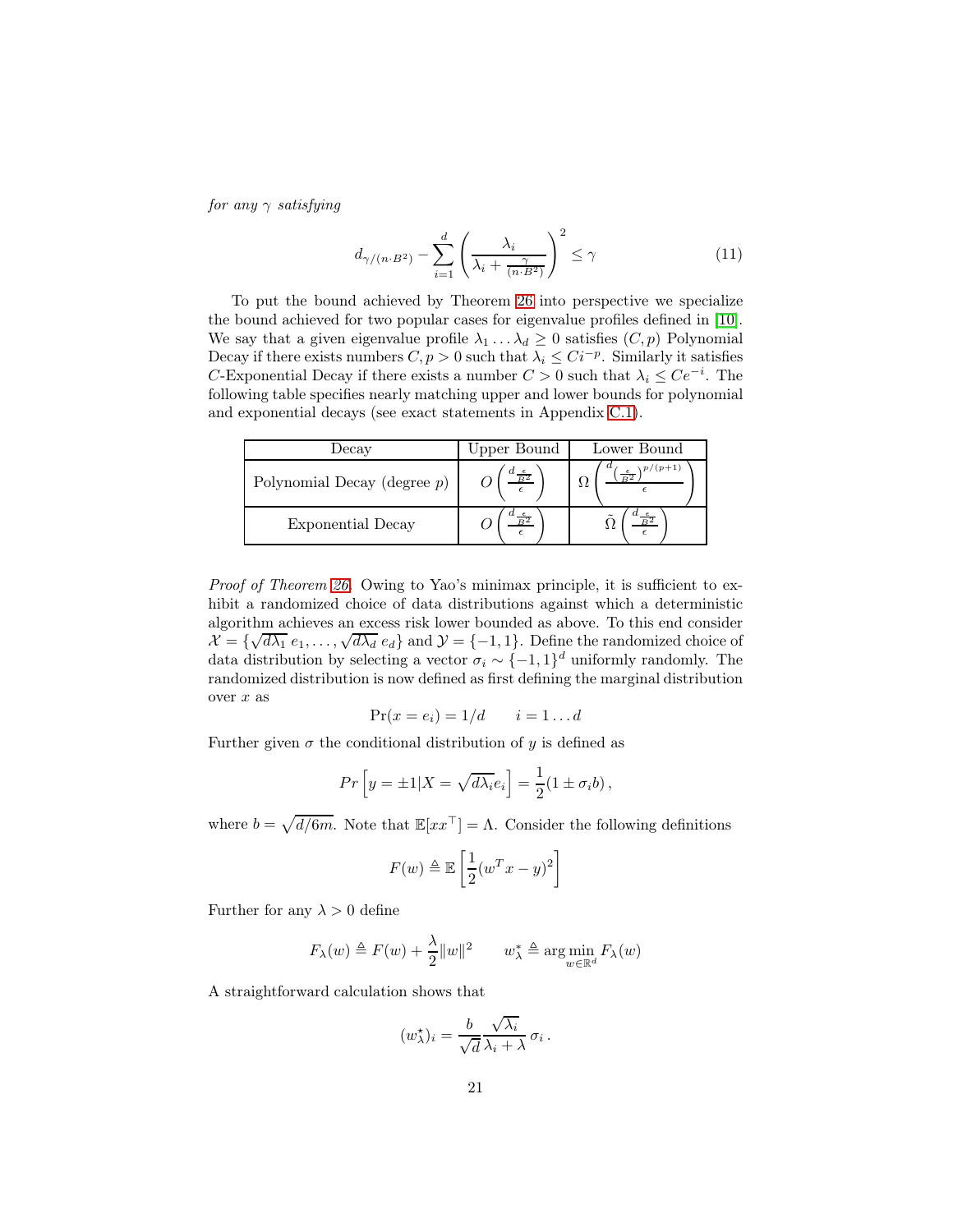Further via complementary slackness we have that there exists some  $\lambda^*$  for which  $||w^*_{\lambda}|| = B$ . First note that since  $||\hat{w}|| \le B = ||w^*_{\lambda}||$ , we have that

<span id="page-21-0"></span>
$$
F(\hat{w}) - F(w_{\lambda^*}^*) \ge F_{\lambda^*}(\hat{w}) - F_{\lambda^*}(w_{\lambda^*}^*).
$$
 (12)

<span id="page-21-1"></span>Therefore it is sufficient to bound the quantity on the RHS which the following claim shows.

**Lemma 27.** For any  $\lambda > 0$ ,

$$
\mathbb{E}[F_{\lambda}(\hat{w})] - F_{\lambda}(w_{\lambda}^{\star}) = \Omega\left(\frac{d_{\lambda}}{n}\right)
$$

<span id="page-21-2"></span>Further we have that

**Lemma 28.** For any  $\gamma > 0$  define  $\lambda(\gamma) = \frac{\gamma}{n \cdot B^2}$ . We have that  $\lambda(\gamma) \geq \lambda^*$  if the following holds

$$
d_{\lambda(\gamma)} - \sum_{i=1}^d \left(\frac{\lambda_i}{\lambda_i + \lambda(\gamma)}\right)^2 \le \gamma
$$

Putting together [\(12\)](#page-21-0), Lemma [27,](#page-21-1) and Lemma [28](#page-21-2) gives us that if  $\gamma$  satisfies [\(11\)](#page-20-0) we have that

$$
\mathbb{E}[F(\hat{w})] - F(w_{\lambda^*}^*) \ge \mathbb{E}[F_{\lambda^*}(\hat{w})] - F_{\lambda^*}(w_{\lambda^*}^*) \ge \Omega\left(\frac{d_{\lambda^*}}{n}\right) \ge \Omega\left(\frac{d_{\lambda(\gamma)}}{n}\right)
$$

which finishes the proof.

*Proof of Lemma [28.](#page-21-2)* Note that for any  $\gamma$  to ensure that  $\lambda(\gamma) \geq \lambda^*$  if and only if  $||w^*_{\lambda(\gamma)}|| \leq B$ . To check the latter consider the following

$$
||w_{\lambda(\gamma)}^*||^2 = \sum_{i=1}^d \frac{b^2}{d} \cdot \frac{\lambda_i}{(\lambda_i + \lambda(\gamma))^2} = \frac{1}{n \cdot \lambda(\gamma)} \sum_{i=1}^d \left( \frac{\lambda_i}{\lambda_i + \lambda(\gamma)} - \frac{\lambda_i^2}{(\lambda_i + \lambda(\gamma))^2} \right) \le B^2
$$

where the inequality follows from the definition of  $\lambda(\gamma)$  and the condition on □ γ.

Proof of Lemma [27.](#page-21-1) Consider the following equations

$$
\mathbb{E}[F_{\lambda}(\hat{w}) - F_{\lambda}(w_{\lambda}^{\star})] = \mathbb{E} \|\hat{w} - w^{\star}\|_{\Lambda + \lambda}^{2}
$$
\n
$$
\geq \mathbb{E}\left[\sum_{i=1}^{d} (\lambda_{i} + \lambda) (w_{\lambda}^{*})_{i}^{2}) \mathbf{1}_{\hat{w}_{i}(w_{\lambda}^{*})_{i} \leq 0}\right]
$$
\n
$$
= \mathbb{E}\left[\frac{b^{2}}{d} \sum_{i=1}^{d} \left(\frac{\lambda_{i}}{\lambda_{i} + \lambda}\right) \cdot \mathbf{1}_{\hat{w}_{i}(w_{\lambda}^{*})_{i} \leq 0}\right]
$$
\n
$$
= \frac{b^{2}}{d} \sum_{i=1}^{d} \frac{\lambda_{i}}{\lambda_{i} + \lambda} \cdot \Pr[\hat{w}_{i} \cdot (w_{\lambda}^{*})_{i} \leq 0]. \tag{13}
$$

<span id="page-21-3"></span> $\Box$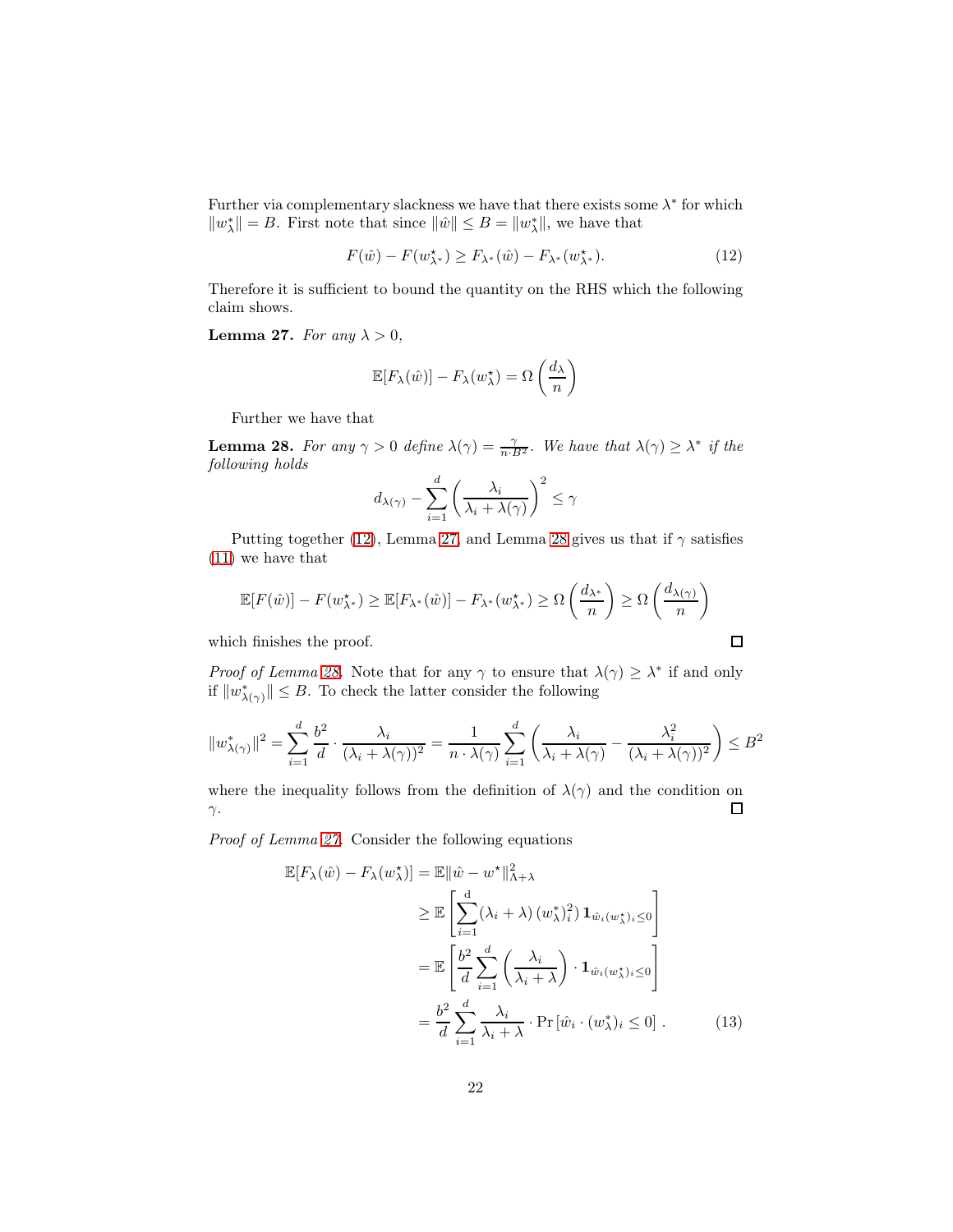We will now consider the term  $Pr[\hat{w}_i \cdot (w_\lambda^*)_i \leq 0]$ . Note that since  $\sigma_i$  has the same sign as  $(w_{\lambda}^*)_i$ , we have that

<span id="page-22-1"></span><span id="page-22-0"></span>
$$
\Pr\left[\hat{w}_i \cdot (w_{\lambda}^*)_i \le 0\right] = \Pr[w_i \ge 0 | \sigma_i \le 0] + \Pr[w_i \le 0 | \sigma_i \ge 0]
$$
  
= 1 - \Pr[w\_i \le 0 | \sigma\_i \le 0] + \Pr[w\_i \le 0 | \sigma\_i \ge 0]  

$$
\ge 1 - |\Pr[w_i \le 0 | \sigma_i \le 0] - \Pr[w_i \le 0 | \sigma_i \ge 0]|
$$
  

$$
\ge 1 - \frac{1}{2} \sqrt{D_{KL} \left(p \left(S | \sigma_i \le 0\right) || p \left(S | \sigma_i \ge 0\right)\right)}
$$
(14)

Since  $S$  is composed of  $n$  i.i.d instances we can use the chain rule to obtain that

$$
D_{KL}\left(p\left(S|\sigma_{i} \leq 0\right) \mid p\left(S|\sigma_{i} \geq 0\right)\right) = m \cdot D_{KL}\left(p\left((x,y)|\sigma_{i} \leq 0\right) \mid p\left((x,y)|\sigma_{i} \geq 0\right)\right)
$$
\n(15)

Further we have that

$$
p((x,y)|\sigma_i) = \frac{1}{d} \cdot p((x,y)|\sigma_i, x = e_i) + \left(1 - \frac{1}{d}\right) p((x,y)|\sigma_i, x \neq e_i)
$$

We can now use the joint convexity of KL divergence to obtain that

$$
D_{KL}(p((x,y)|\sigma_i \le 0) || p((x,y)|\sigma_i \ge 0)) \le
$$
  
\n
$$
\frac{1}{d} \cdot D_{KL}(p((x,y)|\sigma_i \le 0, x_i = e_i) || p((x,y)|\sigma_i \ge 0, x_i = e_i))
$$
  
\n
$$
+ \left(1 - \frac{1}{d}\right) D_{KL}(p((x,y)|\sigma_i \le 0, x_i \ne e_i) || p((x,y)|\sigma_i \ge 0, x_i \ne e_i))
$$

Note that the distribution on  $(x, y)$  is independent of  $\sigma_i$  conditioned on  $x_i \neq e_i$ and therefore the second term above is zero and therefore we have that

$$
D_{KL}(p((x,y)|\sigma_i \le 0) || p((x,y)|\sigma_i \ge 0))
$$
  

$$
\le \frac{1}{d} \cdot D_{KL}(p(y|\sigma_i \le 0, x_i = e_i) || p(y|\sigma_i \ge 0, x_i = e_i))
$$

The RHS now is the KL divergence between two Bernoulli random variables with parameters  $\frac{1}{2}(1+b)$  and  $\frac{1}{2}(1-b)$  respectively. Following arguments similar to [\[24\]](#page-15-13)(Lemma 4) this can be seen to be bounded by  $6b^2$  when  $b \leq 1/2$ . Therefore we have that

$$
D_{KL}\left(p\left((x,y)|\sigma_i \le 0\right) \; \middle\vert \; p\left((x,y)|\sigma_i \ge 0\right)\right) \le \frac{6b^2}{d}
$$

Putting the above together with  $(13),(14)$  $(13),(14)$  and  $(15)$  we get that

$$
\mathbb{E}[F_{\lambda}(\hat{w}) - F_{\lambda}(w_{\lambda}^{\star})] \ge \frac{b^2}{d} \sum_{i=1}^{d} \frac{\lambda_i}{\lambda_i + \lambda} \cdot \left(1 - \sqrt{\frac{3nb^2}{d}}\right) \ge \frac{0.28 \cdot b^2 \cdot d_{\lambda}}{d} = \Omega\left(\frac{d_{\lambda}}{n}\right)
$$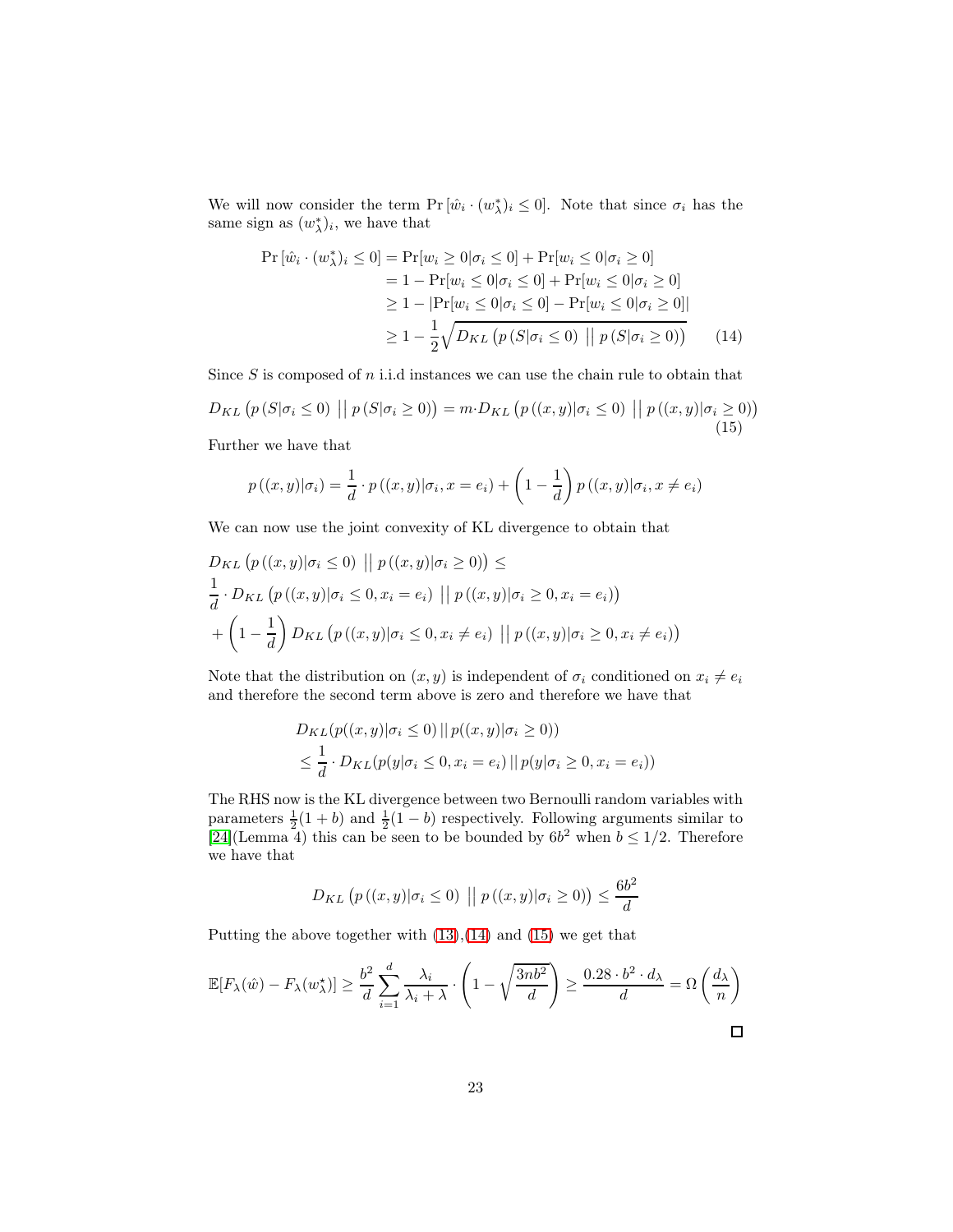*Proof of Corollary [30.](#page-23-2)* The proof in both cases follows by choosing  $\gamma$  to ensuring that  $d_{\gamma/n \cdot B^2} \leq \gamma$  and using Theorem [26.](#page-19-2) For the case of  $(C, p)$ -polynomial decay it can be seen using Theorem [29](#page-23-3) that the condition is satisfied by choosing  $\gamma = \left(\frac{C}{p-1}\right)^{1/(p+1)} \left(\frac{1}{n \cdot B^2}\right)^{\frac{p}{p+1}} + 2$  and in the case of C-exponential decay it can be obtained by setting  $\gamma = O(\frac{\log(n \cdot B^2) \log(\log(n \cdot B^2))}{n \cdot B^2})$ .

### <span id="page-23-1"></span>C.1 Sample Complexity Bounds for Common Decay Patterns

<span id="page-23-3"></span>**Theorem 29.** ([\[10\]](#page-14-4)) Given an eigenvalue profile  $\Lambda = \lambda_1, \ldots, \lambda_d \geq 0$ , define  $d_{\lambda} = \sum_{i=1}^{d} \frac{\lambda_i}{\lambda_i + \lambda}$ . We have that

- If  $\Lambda$  satisfies  $(C, p)$ -Polynomial Decay, then  $d_{\lambda} \leq \left(\frac{C}{(p-1)\lambda}\right)$  $\big)^{1/p}$ .
- If  $\Lambda$  satisfies C-Exponential Decay, then  $d_{\lambda} \leq \log \left( \frac{C}{(e-1)\lambda} \right)$ .

<span id="page-23-2"></span>Combining Theorem [29](#page-23-3) with Theorem [26](#page-19-2) we get the following corollary.

**Corollary 30.** Given numbers  $B > 0$  and an eigenvalue profile  $\Lambda = \lambda_1 \geq \ldots \geq$  $\lambda_d \geq 0$ . Then there exists sets X, Y and a distribution over X, Y such that for any algorithm that returns a linear predictor  $\hat{w}$  given  $m \geq 2d/3$  independent samples from D satisfies

• If  $\Lambda$  has  $(C, p)$ -polynomial decay then

$$
\mathbb{E}_{S \sim \mathcal{D}^m} \left[ \mathbb{E}_{(x,y) \sim D} \left[ \frac{1}{2} (\hat{w}^T x - y)^2 \right] \right] - \min_{w: \|w\| \le B} \mathbb{E} \left[ \frac{1}{2} (\hat{w}^T x - y)^2 \right]
$$
  
\n
$$
\ge \Omega \left( \frac{d \left( \frac{1}{n \cdot B^2} \right)^{p/(p+1)} + \frac{1}{n \cdot B^2}}{n} \right)
$$

• If  $\Lambda$  has *C*-exponential decay then

$$
\mathbb{E}_{S \sim \mathcal{D}^n} \left[ \mathbb{E}_{(x,y) \sim D} \left[ \frac{1}{2} (\hat{w}^T x - y)^2 \right] \right] - \min_{w: ||w|| \leq B} \mathbb{E} \left[ \frac{1}{2} (\hat{w}^T x - y)^2 \right] \geq
$$
  
 
$$
\geq \Omega \left( \frac{d_{\frac{\log(n \cdot B^2) \log \log(n \cdot B^2)}{n \cdot B^2}}}{n} \right)
$$

## <span id="page-23-0"></span>D Kernel Ridge-regression

Let  $\phi : \mathbb{R}^d \to \mathcal{H}$  be a *feature mapping* into a (possibly infinite-dimensional) Hilbert space H. We consider the minimization of  $F(w) = \frac{1}{2} \mathbb{E}_{(x,y)\sim \mathcal{D}}[(\langle w, x \rangle - \langle w \rangle + \langle w \rangle - \langle w \rangle)]$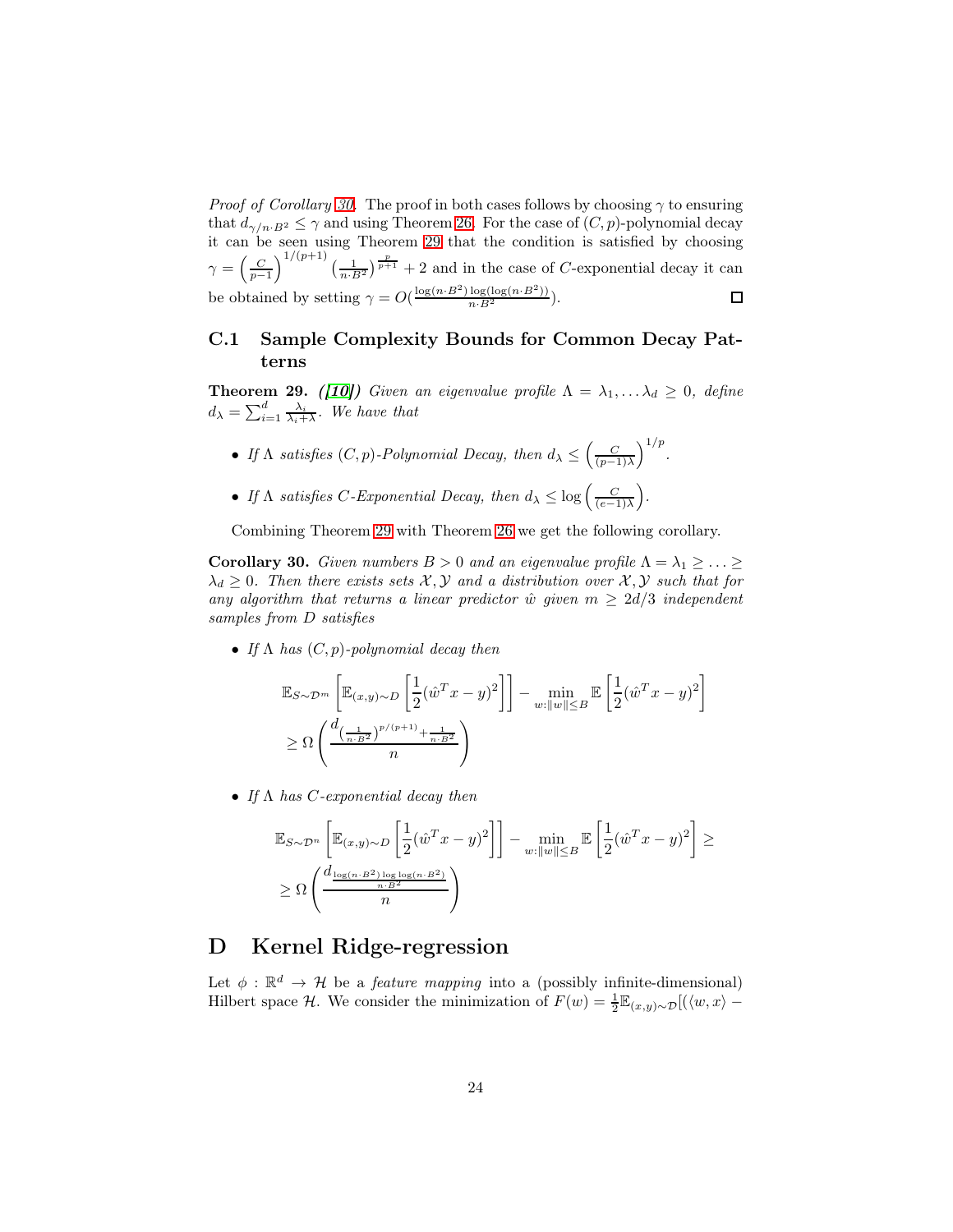y)<sup>2</sup>] over a compact and convex subset  $W \subseteq \mathcal{H}$ . We may also assume that predictions are bounded by 1 and denote the diameter of  $W$  by  $B$ . Since Theorem [16](#page-8-0) does not depend on the intrinsic dimension, we conclude the following.<sup>[9](#page-24-2)</sup>

#### Corollary 31. Theorem [16](#page-8-0) holds also in the kernel setting.

To apply our algorithmic ideas to this task, we consider the dual of the RLM objective:

$$
\hat{F}_{\lambda}(\alpha) = \frac{1}{2n} ||K\alpha - y||^2 ,
$$

where  $K_{i,j} = \langle x_i, x_j \rangle$  is the Gram matrix. Since the eigenvalues of the Gram matrix coincide with those of the empirical covariance matrix, the effective dimension associated with  $\frac{1}{n}K$  coincides with the effective dimension of the primal problem. Consequently, applying preconditioned GD to the dual problem yields the same convergence rate, albeit forming the Gram matrix yields an additional cost of order  $n^2$ . However, due to our sample complexity bounds, we can bound n by  $O(d_{\lambda}/\epsilon)$ . Overall, we obtain the following result.

<span id="page-24-0"></span>Corollary 32. There exists an algorithm that finds  $\epsilon$ -approximate minimizer w.r.t. Kernel  $\ell_2$ -regression in time

$$
O\left(\min_{\lambda' \ge \lambda} \frac{\lambda'}{\lambda} \left(\frac{d_{\lambda'}^2}{\epsilon^2} + \frac{d_{\lambda'}^3}{\epsilon}\right)\right)
$$

### <span id="page-24-1"></span>E Additional proofs

*Proof.* (of Lemma [10\)](#page-7-1) Fix a scalar  $t > 0$ . By definition,  $a_i a_i^{\dagger} \preceq t(A^{\dagger} A + \lambda I)$ if and only if for every vector  $v \in \mathbb{R}^d$ ,

$$
v^\top a_i a_i^\top v_i \preceq tv^\top (A^\top A + \lambda I)v
$$

Substituting  $v = (A^{\top} A + \lambda I)^{-1/2} u$ , we get that  $a_i a_i^{\top} \preceq t(A^{\top} A + \lambda I)$  if and only if for every  $u \in \mathbb{R}^d$ ,

$$
u^\top (A^\top A + \lambda I)^{-1/2} a_i a_i^\top (A^\top A + \lambda I)^{-1/2} u \le t
$$

Using that  $(A^{\top}A + \lambda I)^{-1/2} a_i a_i^{\top} (A^{\top}A + \lambda I)^{-1/2}$  is a rank-1 matrix, the above equivalence can be rewritten as follows:

$$
a_i a_i^\top \preceq t(A^\top A + \lambda I) \Leftrightarrow (A^\top A + \lambda I)^{-1/2} a_i a_i^\top (A^\top A + \lambda I)^{-1/2} \preceq tI
$$
  
\n
$$
\Leftrightarrow \lambda_1((A^\top A + \lambda I)^{-1/2} a_i a_i^\top (A^\top A + \lambda I)^{-1/2}) \leq t
$$
  
\n
$$
\Leftrightarrow \text{tr}((A^\top A + \lambda I)^{-1/2} a_i a_i^\top (A^\top A + \lambda I)^{-1/2}) \leq t
$$
  
\n
$$
\Leftrightarrow \underbrace{a_i^\top (A^\top A + \lambda I)^{-1/2} (A^\top A + \lambda I)^{-1/2} a_i}_{\tau_{\lambda, i}(A)} \leq t,
$$

<span id="page-24-2"></span><sup>9</sup>While the proof of the theorem refers to the empirical covariance matrix (which requires more careful treatment in the infinite dimensional case), we can always use random features as in [\[2\]](#page-14-10) to enforce finite dimensionality without critically modifying any quantity appearing in our analysis.